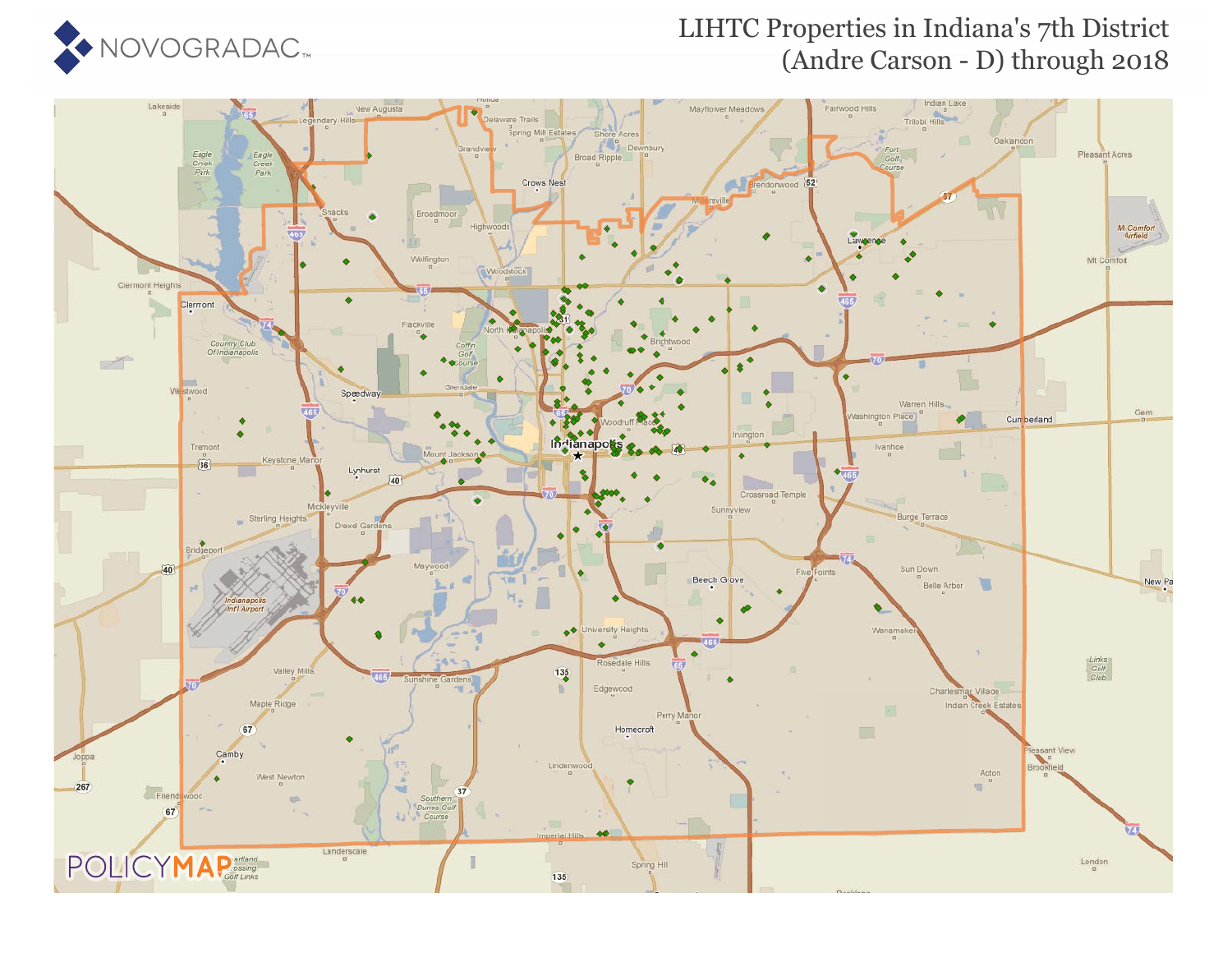| <b>Project Name</b>                             | <b>Address</b>                        | City                                                                                                                                   | <b>State</b> | <b>Zip Code</b> | Nonprofit<br><b>Sponsor</b> | <b>Allocation</b><br>Year                   | <b>Annual</b><br><b>Allocated</b><br><b>Amount</b> | <b>Year Placed<br/>in Service</b> | <b>Construction Type</b> | <b>Total</b><br><b>Units</b> | Low<br><b>Income</b><br><b>Units</b> | <b>Rent or</b><br><b>Income</b><br><b>Ceiling</b> | <b>Credit</b><br>Percentage       | Tax-<br><b>Exempt</b><br><b>Bond</b> | <b>HUD Multi-</b><br>Family<br><b>Financing/Rental</b><br><b>Assistance</b> |
|-------------------------------------------------|---------------------------------------|----------------------------------------------------------------------------------------------------------------------------------------|--------------|-----------------|-----------------------------|---------------------------------------------|----------------------------------------------------|-----------------------------------|--------------------------|------------------------------|--------------------------------------|---------------------------------------------------|-----------------------------------|--------------------------------------|-----------------------------------------------------------------------------|
| 16 PARK                                         |                                       | $1626$ BROADWAY ST $\quad$ INDIANAPOLIS $\quad$ IN                                                                                     |              | 46202           |                             | Insufficient<br>Data                        | $\$0$                                              | Insufficient<br>Data              | Not Indicated            | 122                          | $\bf{0}$                             |                                                   | Not<br>Indicated                  |                                      |                                                                             |
| 1733 MERIDIAN APTS                              | 1733 N<br>MERIDIAN ST                 | <b>INDIANAPOLIS</b>                                                                                                                    | IN           | 46202           |                             | 2011                                        | \$0                                                | Insufficient<br>Data              | Not Indicated            | 24                           | $\bf{0}$                             |                                                   | Not<br>Indicated                  |                                      |                                                                             |
| 800 N CAPITOL                                   | AVE                                   | 800 N CAPITOL INDIANAPOLIS                                                                                                             | IN           | 46204           |                             | Insufficient<br>Data                        | $\$0$                                              | Insufficient<br>Data              | Not Indicated            | 45                           | $\bf{0}$                             |                                                   | Not<br>Indicated                  |                                      |                                                                             |
| <b>AMBER WOODS</b>                              |                                       | $\begin{array}{ll} \textbf{10059}\ \textbf{JOHN} & \textbf{INDIANAPOLIS} \\ \textbf{MARSHALL\ DR} & \textbf{INDIANAPOLIS} \end{array}$ | IN           | 46235           |                             | $\label{lem:optimal} In sufficient$<br>Data | $\$0$                                              | Insufficient<br>Data              | Not Indicated            | 149                          | $\bf{0}$                             |                                                   | Not<br>Indicated                  |                                      |                                                                             |
| <b>BARTON BLOCK</b>                             | 555<br><b>TS AVE</b>                  | MASSACHUSET INDIANAPOLIS                                                                                                               | IN           | 46204           |                             | 2012                                        | $\$0$                                              | Insufficient<br>Data              | Not Indicated            | 61                           | $\bf{0}$                             |                                                   | Not<br>Indicated                  |                                      |                                                                             |
| <b>BROOKHAVEN AT</b><br><b>COUNTY LINE</b>      | 945 CLOUDY<br>WING DR                 | <b>INDIANAPOLIS</b>                                                                                                                    | IN           | 46227           |                             | Insufficient<br>Data                        | $\$0$                                              | Insufficient<br>Data              | Not Indicated            | 161                          | $\bf{0}$                             |                                                   | Not<br>Indicated                  |                                      |                                                                             |
| <b>CLIFFORD CORNERS</b>                         | $3101\to \mathrm{TENTH}$<br><b>ST</b> | <b>INDIANAPOLIS</b>                                                                                                                    | IN           | 46201           |                             | Insufficient<br>Data                        | $\$0$                                              | Insufficient<br>Data              | Not Indicated            | 32                           | $\bf{0}$                             |                                                   | Not<br>Indicated                  |                                      |                                                                             |
| <b>CLIFTON SQUARE</b>                           |                                       | 1100 W 30TH ST INDIANAPOLIS                                                                                                            | IN           | 46208           |                             | 2013                                        | \$0                                                | Insufficient<br>Data              | Not Indicated            | 57                           | $\bf{0}$                             |                                                   | Not<br>Indicated                  |                                      |                                                                             |
| <b>CLOVERLEAF APTS</b><br>PHASE II              | 835<br>CLOVERLEAF<br>TER              | <b>INDIANAPOLIS</b>                                                                                                                    | IN           | 46241           |                             | Insufficient<br>Data                        | $\$0$                                              | Insufficient<br>Data              | Not Indicated            | 194                          | $\bf{0}$                             |                                                   | Not<br>Indicated                  |                                      |                                                                             |
| <b>GLENN HOWARD</b><br><b>MANOR SENIOR APTS</b> |                                       | 605 W 27TH ST INDIANAPOLIS                                                                                                             | IN           | 46208           |                             | 2011                                        | $\$0$                                              | Insufficient<br>Data              | Not Indicated            | 48                           | $\bf{0}$                             |                                                   | Not<br>$\operatorname{Indicated}$ |                                      |                                                                             |
| <b>ILLINOIS PLACE</b>                           | <b>ST</b>                             | $3245$ N ILLINOIS $_{\hbox{INDIANAPOLIS}}$                                                                                             | IN           | 46208           |                             | Insufficient<br>Data                        | $\$0$                                              | Insufficient<br>Data              | Not Indicated            | 50                           | $\bf{0}$                             |                                                   | Not<br>Indicated                  |                                      |                                                                             |
| <b>IRVING GREEN</b>                             | 5855 E<br>ST                          | WASHINGTON INDIANAPOLIS                                                                                                                | IN           | 46219           |                             | 2012                                        | $\$0$                                              | Insufficient<br>Data              | Not Indicated            | 48                           | $\bf{0}$                             |                                                   | Not<br>Indicated                  |                                      |                                                                             |
| <b>LINCOLN APTS</b>                             | $530$ N HOLMES AVE                    | <b>INDIANAPOLIS</b>                                                                                                                    | IN           | 46222           |                             | 2012                                        | $\$0$                                              | Insufficient<br>Data              | Not Indicated            | 74                           | $\bf{0}$                             |                                                   | Not<br>Indicated                  |                                      |                                                                             |

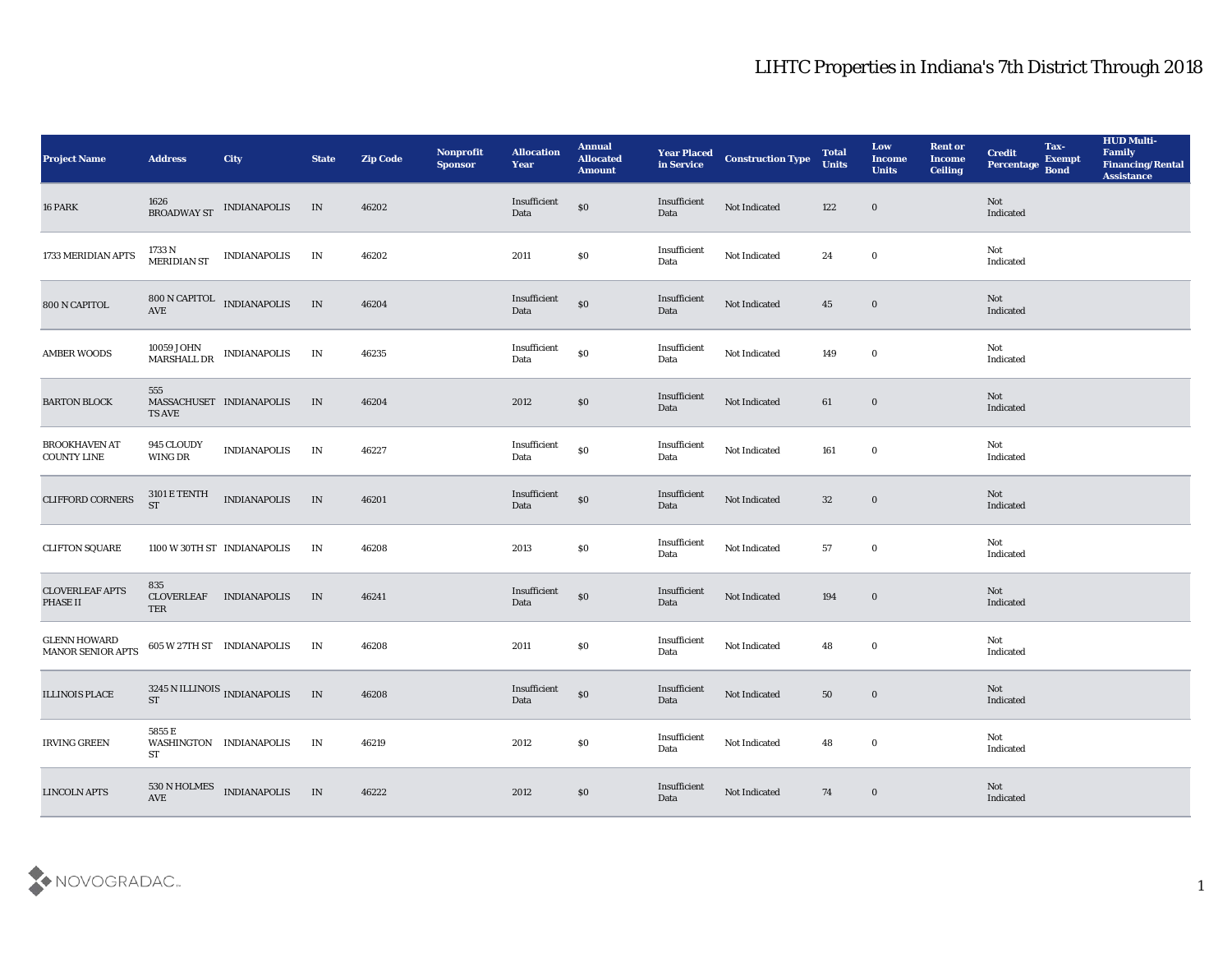| <b>Project Name</b>                                                                  | <b>Address</b>                      | <b>City</b>                                   | <b>State</b> | <b>Zip Code</b> | Nonprofit<br><b>Sponsor</b> | <b>Allocation</b><br>Year | <b>Annual</b><br><b>Allocated</b><br><b>Amount</b> | <b>Year Placed</b><br>in Service | <b>Construction Type</b> | <b>Total</b><br><b>Units</b> | Low<br><b>Income</b><br><b>Units</b> | <b>Rent or</b><br><b>Income</b><br><b>Ceiling</b> | <b>Credit</b><br>Percentage Bond                       | Tax-<br><b>Exempt</b> | <b>HUD Multi-</b><br>Family<br><b>Financing/Rental</b><br><b>Assistance</b> |
|--------------------------------------------------------------------------------------|-------------------------------------|-----------------------------------------------|--------------|-----------------|-----------------------------|---------------------------|----------------------------------------------------|----------------------------------|--------------------------|------------------------------|--------------------------------------|---------------------------------------------------|--------------------------------------------------------|-----------------------|-----------------------------------------------------------------------------|
| <b>LUGAR TOWER</b>                                                                   |                                     | $921\,\mathrm{FT}$ WAYNE $$\tt INDIANAPOLIS$$ | IN           | 46202           |                             | Insufficient<br>Data      | \$0                                                | Insufficient<br>Data             | Not Indicated            | 300                          | $\bf{0}$                             |                                                   | Not<br>Indicated                                       |                       |                                                                             |
| LYNHURST PARK APTS 4930 WICKS DR INDIANAPOLIS<br>II                                  |                                     |                                               | IN           | 46241           |                             | Insufficient<br>Data      | $\$0$                                              | Insufficient<br>Data             | Not Indicated            | 56                           | $\bf{0}$                             |                                                   | Not<br>Indicated                                       |                       |                                                                             |
| <b>MEADOWLARK APTS</b>                                                               |                                     | 9426 E 44TH ST INDIANAPOLIS                   | IN           | 46235           |                             | Insufficient<br>Data      | $\boldsymbol{\mathsf{S}}\boldsymbol{\mathsf{0}}$   | Insufficient<br>Data             | Not Indicated            | 354                          | $\bf{0}$                             |                                                   | Not<br>Indicated                                       |                       |                                                                             |
| <b>NATIONAL APTS</b>                                                                 |                                     | 2115 YANDES ST INDIANAPOLIS                   | IN           | 46202           |                             | Insufficient<br>Data      | $\boldsymbol{\mathsf{S}}\boldsymbol{\mathsf{O}}$   | Insufficient<br>Data             | Not Indicated            | 58                           | $\bf{0}$                             |                                                   | Not<br>Indicated                                       |                       |                                                                             |
| PRESTON POINTE<br><b>APTS</b>                                                        |                                     | 5902 E 12TH ST INDIANAPOLIS                   | IN           | 46219           |                             | Insufficient<br>Data      | \$0                                                | Insufficient<br>Data             | Not Indicated            | 75                           | $\bf{0}$                             |                                                   | Not<br>Indicated                                       |                       |                                                                             |
| ST CLAIR SENIOR APTS $\frac{945 \text{ N}}{\text{KEYSTONE} \text{AVE}}$ INDIANAPOLIS |                                     |                                               | IN           | 46201           |                             | Insufficient<br>Data      | \$0                                                | Insufficient<br>Data             | Not Indicated            | 32                           | $\bf{0}$                             |                                                   | Not<br>Indicated                                       |                       |                                                                             |
| THE<br><b>COMMONWEALTH</b>                                                           |                                     | 23 N RURAL ST INDIANAPOLIS                    | IN           | 46201           |                             | Insufficient<br>Data      | $\$0$                                              | Insufficient<br>Data             | Not Indicated            | 24                           | $\bf{0}$                             |                                                   | Not<br>Indicated                                       |                       |                                                                             |
| TRAIL SIDE ON MASS<br>$\operatorname{AVE}$                                           | 875<br><b>TS AVE</b>                | MASSACHUSET INDIANAPOLIS                      | IN           | 46204           |                             | Insufficient<br>Data      | \$0                                                | Insufficient<br>Data             | Not Indicated            | 67                           | $\bf{0}$                             |                                                   | Not<br>Indicated                                       |                       |                                                                             |
| 1417-1419 EAST NEW<br>YORK                                                           | <b>1417 E NEW</b><br>YORK ST        | <b>INDIANAPOLIS</b>                           | IN           | 46201           |                             | 1988                      | \$0                                                | Insufficient<br>Data             | Not Indicated            | $\boldsymbol{2}$             | $\bf{0}$                             |                                                   | Not<br>Indicated                                       | No                    |                                                                             |
| 1421-27 MARKET<br><b>STREET</b>                                                      | 1421 E MARKET<br>$\sqrt{\text{ST}}$ | <b>INDIANAPOLIS</b>                           | $\;$ IN      | 46201           |                             | 1988                      | $\$0$                                              | Insufficient<br>Data             | Not Indicated            | $6\phantom{.0}$              | $\bf{0}$                             |                                                   | Not<br>Indicated                                       | No                    |                                                                             |
| 1532-34 OHIO                                                                         |                                     | 1532 E OHIO ST INDIANAPOLIS                   | IN           | 46201           |                             | 1988                      | $\$0$                                              | Insufficient<br>Data             | Not Indicated            | $\mathbf{2}$                 | $\bf{0}$                             |                                                   | Not<br>$\operatorname{Indicated}$                      | No                    |                                                                             |
| 1624-26 BROOKSIDE<br>$\operatorname{\mathsf{AVE}}$                                   | 1624<br><b>BROOKSIDE</b><br>AVE     | <b>INDIANAPOLIS</b>                           | IN           | 46201           |                             | 1988                      | $\$0$                                              | Insufficient<br>Data             | Not Indicated            | $\mathbf{2}$                 | $\mathbf 0$                          |                                                   | $\operatorname{\bf Not}$<br>$\operatorname{Indicated}$ | $\rm \bf No$          |                                                                             |
| 222-224 HENDRICKS<br>$\ensuremath{\mathsf{PLACE}}$                                   | $\mathbf{PL}$                       | 222 HENDRICKS $_{\rm INDIANAPOLIS}$           | IN           | 46201           |                             | 1988                      | $\$0$                                              | Insufficient<br>Data             | Not Indicated            | $\boldsymbol{2}$             | $\mathbf 0$                          |                                                   | Not<br>Indicated                                       | $\mathbf {No}$        |                                                                             |

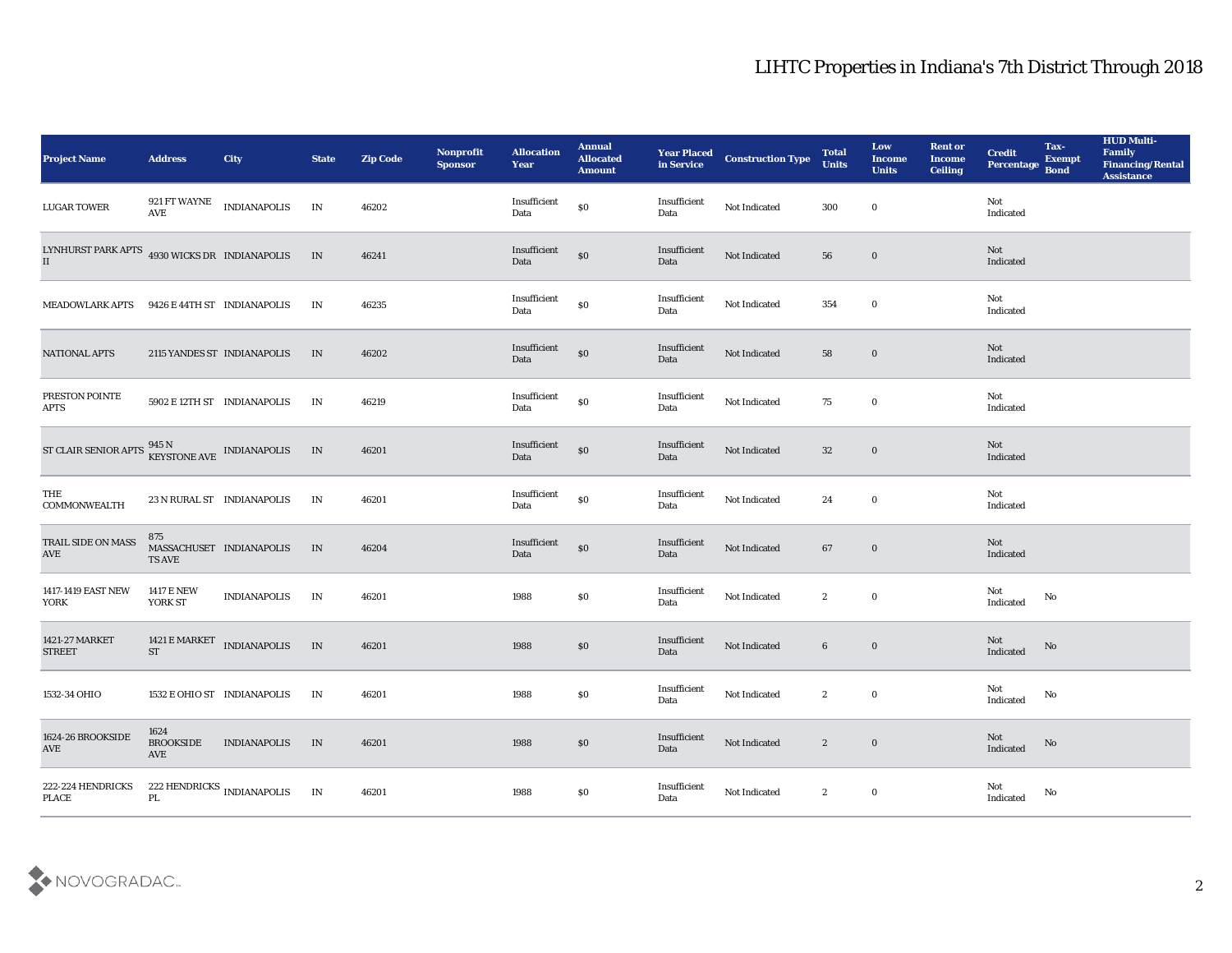| <b>Project Name</b>              | <b>Address</b>                               | <b>City</b>                                                    | <b>State</b> | <b>Zip Code</b> | Nonprofit<br><b>Sponsor</b> | <b>Allocation</b><br><b>Year</b> | <b>Annual</b><br><b>Allocated</b><br><b>Amount</b> | <b>Year Placed<br/>in Service</b> | <b>Construction Type</b> | <b>Total</b><br><b>Units</b> | Low<br><b>Income</b><br><b>Units</b> | <b>Rent or</b><br><b>Income</b><br><b>Ceiling</b> | <b>Credit</b><br>Percentage | Tax-<br><b>Exempt</b><br><b>Bond</b> | <b>HUD Multi-</b><br>Family<br><b>Financing/Rental</b><br><b>Assistance</b> |
|----------------------------------|----------------------------------------------|----------------------------------------------------------------|--------------|-----------------|-----------------------------|----------------------------------|----------------------------------------------------|-----------------------------------|--------------------------|------------------------------|--------------------------------------|---------------------------------------------------|-----------------------------|--------------------------------------|-----------------------------------------------------------------------------|
| 2233 BROOKSIDE AVE BROOKSIDE     | 2233<br>AVE                                  | <b>INDIANAPOLIS</b>                                            | IN           | 46218           |                             | 1988                             | $\$0$                                              | Insufficient<br>Data              | Not Indicated            | $\mathbf{1}$                 | $\bf{0}$                             |                                                   | Not<br>Indicated            | No                                   |                                                                             |
| $2259$ N PENNSYLVANIA ${\rm ST}$ | 2259 N<br><b>ST</b>                          | PENNSYLVANIA INDIANAPOLIS                                      | IN           | 46205           |                             | 1991                             | $\$0$                                              | Insufficient<br>Data              | Not Indicated            | $\mathbf{2}$                 | $\bf{0}$                             |                                                   | Not<br>Indicated            | No                                   |                                                                             |
| 2334-36 KENWOOD                  |                                              | $2334$ N $$\,{\rm KENWOOD\,AVE}$$ INDIANAPOLIS $$\,{\rm IN}\,$ |              | 46208           |                             | 1988                             | $\$0$                                              | Insufficient<br>Data              | Not Indicated            | $\mathbf{2}$                 | $\mathbf 0$                          |                                                   | Not<br>Indicated            | $\rm\thinspace No$                   |                                                                             |
| N CARROLLTON<br>PROJECT          | 2358<br>AVE                                  | CARROLLTON INDIANAPOLIS                                        | IN           | 46205           |                             | 1988                             | \$0                                                | Insufficient<br>Data              | Not Indicated            | $\mathbf{2}$                 | $\bf{0}$                             |                                                   | Not<br>Indicated            | No                                   |                                                                             |
| 2410 N OXFORD ST                 |                                              | $2410$ N OXFORD $$\tt INDIANAPOLIS$$                           | IN           | 46218           |                             | 1988                             | \$0                                                | Insufficient<br>Data              | Not Indicated            | $\mathbf{1}$                 | $\bf{0}$                             |                                                   | Not<br>Indicated            | No                                   |                                                                             |
| 2418-20 CENTRAL                  | $\operatorname{\mathbf{AVE}}$                | 2418 CENTRAL INDIANAPOLIS                                      | IN           | 46205           |                             | 1988                             | \$0                                                | Insufficient<br>Data              | Not Indicated            | $\mathbf{2}$                 | $\bf{0}$                             |                                                   | Not<br>Indicated            | No                                   |                                                                             |
| 2501 PROSPECT ST                 | <b>ST</b>                                    | 2501 PROSPECT INDIANAPOLIS                                     | IN           | 46203           |                             | 1990                             | $\$0$                                              | Insufficient<br>Data              | Not Indicated            | $\overline{4}$               | $\mathbf 0$                          |                                                   | Not<br>Indicated            | No                                   |                                                                             |
| 2616 BROOKWAY ST                 | 2616                                         | BROOKWAY ST INDIANAPOLIS                                       | IN           | 46218           |                             | 1988                             | \$0                                                | Insufficient<br>Data              | Not Indicated            | -1                           | $\bf{0}$                             |                                                   | Not<br>Indicated            | No                                   |                                                                             |
| 27-31 JEFFERSON                  | AVE                                          | 27 JEFFERSON INDIANAPOLIS                                      | IN           | 46201           |                             | 1988                             | \$0                                                | Insufficient<br>Data              | Not Indicated            | $\overline{4}$               | $\bf{0}$                             |                                                   | Not<br>Indicated            | No                                   |                                                                             |
| 2834-36 N PARK AVE               | 2834 N PARK<br>$\operatorname{\mathbf{AVE}}$ | <b>INDIANAPOLIS</b>                                            | IN           | 46205           |                             | 1988                             | \$0                                                | Insufficient<br>Data              | Not Indicated            | $\mathbf{2}$                 | $\bf{0}$                             |                                                   | Not<br>Indicated            | No                                   |                                                                             |
| 2943-45 N PARK AVE               | 2943 N PARK<br>$\operatorname{AVE}$          | <b>INDIANAPOLIS</b>                                            | IN           | 46205           |                             | 1988                             | \$0                                                | Insufficient<br>Data              | Not Indicated            | $\mathbf{2}$                 | $\bf{0}$                             |                                                   | Not<br>Indicated            | No                                   |                                                                             |
| 3108 MANOR CT                    |                                              | 3108 MANOR CT INDIANAPOLIS                                     | IN           | 46218           |                             | 1990                             | $\$0$                                              | Insufficient<br>Data              | Not Indicated            | -1                           | $\mathbf 0$                          |                                                   | Not<br>Indicated            | $\mathbf {No}$                       |                                                                             |
| 3118-20 N RUCKLE                 |                                              | 3118 RUCKLE ST INDIANAPOLIS                                    | IN           | 46205           |                             | 1988                             | $\$0$                                              | Insufficient<br>Data              | Not Indicated            | $\mathbf{2}$                 | $\bf{0}$                             |                                                   | Not<br>Indicated            | $\rm\thinspace No$                   |                                                                             |

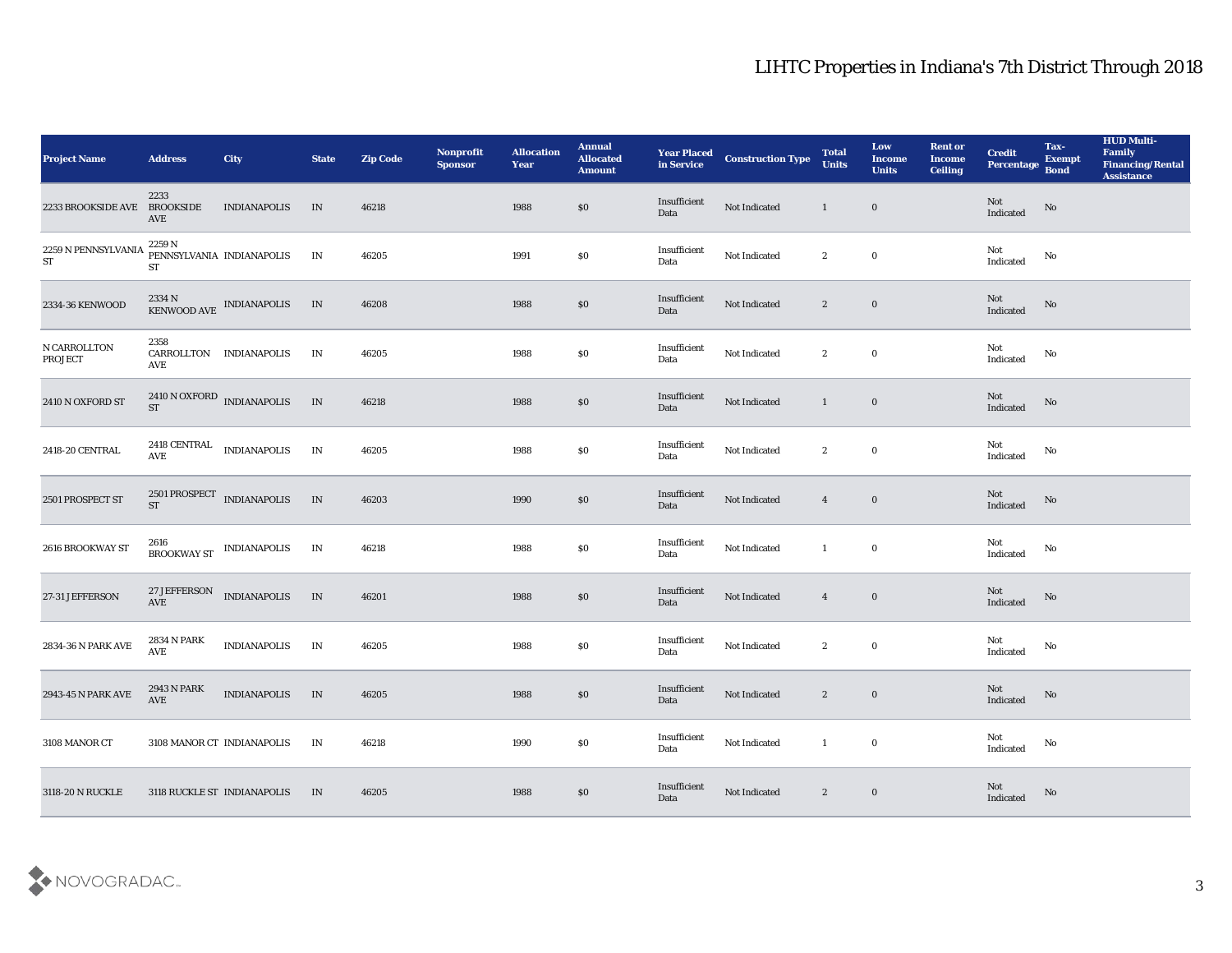| <b>Project Name</b>           | <b>Address</b>                 | <b>City</b>                                   | <b>State</b> | <b>Zip Code</b> | Nonprofit<br><b>Sponsor</b> | <b>Allocation</b><br><b>Year</b> | <b>Annual</b><br><b>Allocated</b><br><b>Amount</b> | <b>Year Placed<br/>in Service</b> | <b>Construction Type</b> | <b>Total</b><br><b>Units</b> | Low<br><b>Income</b><br><b>Units</b> | <b>Rent or</b><br><b>Income</b><br><b>Ceiling</b> | <b>Credit</b><br>Percentage           | Tax-<br><b>Exempt</b><br><b>Bond</b> | <b>HUD Multi-</b><br>Family<br><b>Financing/Rental</b><br><b>Assistance</b> |
|-------------------------------|--------------------------------|-----------------------------------------------|--------------|-----------------|-----------------------------|----------------------------------|----------------------------------------------------|-----------------------------------|--------------------------|------------------------------|--------------------------------------|---------------------------------------------------|---------------------------------------|--------------------------------------|-----------------------------------------------------------------------------|
| 3135-37 NEW JERSEY            | 3135 N NEW<br><b>JERSEY ST</b> | <b>INDIANAPOLIS</b>                           | IN           | 46205           |                             | 1988                             | $\boldsymbol{\mathsf{S}}\boldsymbol{\mathsf{0}}$   | Insufficient<br>Data              | Not Indicated            | 3                            | $\bf{0}$                             |                                                   | Not<br>Indicated                      | No                                   |                                                                             |
| 3323 BROADWAY ST              |                                | $3323 \newline$ BROADWAY ST $\;$ INDIANAPOLIS | IN           | 46205           |                             | 1988                             | $\$0$                                              | Insufficient<br>Data              | Not Indicated            | $\mathbf{1}$                 | $\bf{0}$                             |                                                   | Not<br>Indicated                      | $\mathbf{N}\mathbf{o}$               |                                                                             |
| MITCHELL<br><b>PROPERTIES</b> | 3501 WHITE<br><b>CEDAR CT</b>  | <b>INDIANAPOLIS</b>                           | IN           | 46222           |                             | 1988                             | \$0                                                | Insufficient<br>Data              | Not Indicated            | $5\phantom{.0}$              | $\bf{0}$                             |                                                   | Not<br>Indicated                      | No                                   |                                                                             |
| 3505 N PARKER AVE             | $\operatorname{AVE}$           | 3505 N PARKER INDIANAPOLIS                    | $\;$ IN      | 46218           |                             | 1988                             | \$0                                                | Insufficient<br>Data              | Not Indicated            | $\mathbf{1}$                 | $\bf{0}$                             |                                                   | Not<br>Indicated                      | No                                   |                                                                             |
| 4335 SPANN AVE                | 4335 SPANN<br>AVE              | <b>INDIANAPOLIS</b>                           | IN           | 46203           |                             | 1988                             | $\boldsymbol{\mathsf{S}}\boldsymbol{\mathsf{0}}$   | Insufficient<br>Data              | Not Indicated            | $\mathbf{1}$                 | $\bf{0}$                             |                                                   | Not<br>Indicated                      | No                                   |                                                                             |
| 510-512 N GRAY                |                                | 510 N GRAY ST INDIANAPOLIS                    | IN           | 46201           |                             | 1988                             | \$0                                                | Insufficient<br>Data              | Not Indicated            | $\mathbf{2}$                 | $\bf{0}$                             |                                                   | Not<br>Indicated                      | No                                   |                                                                             |
| 5338 DUNK DR                  |                                | 5338 DUNK DR INDIANAPOLIS                     | IN           | 46224           |                             | 1989                             | $\$0$                                              | Insufficient<br>Data              | Not Indicated            | $\mathbf{1}$                 | $\bf{0}$                             |                                                   | Not<br>Indicated                      | No                                   |                                                                             |
| 554-556 PARKER                | 554 N PARKER<br>AVE            | <b>INDIANAPOLIS</b>                           | IN           | 46201           |                             | 1988                             | $\$0$                                              | Insufficient<br>Data              | Not Indicated            | $\mathbf{2}$                 | $\bf{0}$                             |                                                   | Not<br>Indicated                      | No                                   |                                                                             |
| <b>6 EASTERN AVE</b>          |                                | <b>6 EASTERN AVE INDIANAPOLIS</b>             | IN           | 46201           |                             | 1990                             | \$0                                                | Insufficient<br>Data              | Not Indicated            | $\mathbf{2}$                 | $\bf{0}$                             |                                                   | Not<br>Indicated                      | No                                   |                                                                             |
| 638-40 S DAYTON               | 638 DAYTON<br>AVE              | <b>INDIANAPOLIS</b>                           | IN           | 46203           |                             | 1988                             | \$0                                                | Insufficient<br>Data              | Not Indicated            | $\mathbf{2}$                 | $\bf{0}$                             |                                                   | Not<br>Indicated                      | $\mathbf {No}$                       |                                                                             |
| 643-645 PARKER                | 643 N PARKER<br>AVE            | <b>INDIANAPOLIS</b>                           | IN           | 46201           |                             | 1988                             | \$0                                                | Insufficient<br>Data              | Not Indicated            | $\mathbf{2}$                 | $\bf{0}$                             |                                                   | Not<br>Indicated                      | No                                   |                                                                             |
| 772 N WARMAN AVE              | AVE                            | 772 N WARMAN INDIANAPOLIS                     | IN           | 46222           |                             | 1988                             | $\$0$                                              | Insufficient<br>Data              | Not Indicated            | 1                            | $\mathbf 0$                          |                                                   | $\operatorname{\bf Not}$<br>Indicated | $\mathbf{N}\mathbf{o}$               |                                                                             |
| 810-812 N OXFORD              | 810 N OXFORD<br>${\rm ST}$     | <b>INDIANAPOLIS</b>                           | IN           | 46201           |                             | 1987                             | $\$0$                                              | Insufficient<br>Data              | Not Indicated            | $\mathbf{2}$                 | $\boldsymbol{0}$                     |                                                   | Not<br>Indicated                      | $\mathbf {No}$                       |                                                                             |

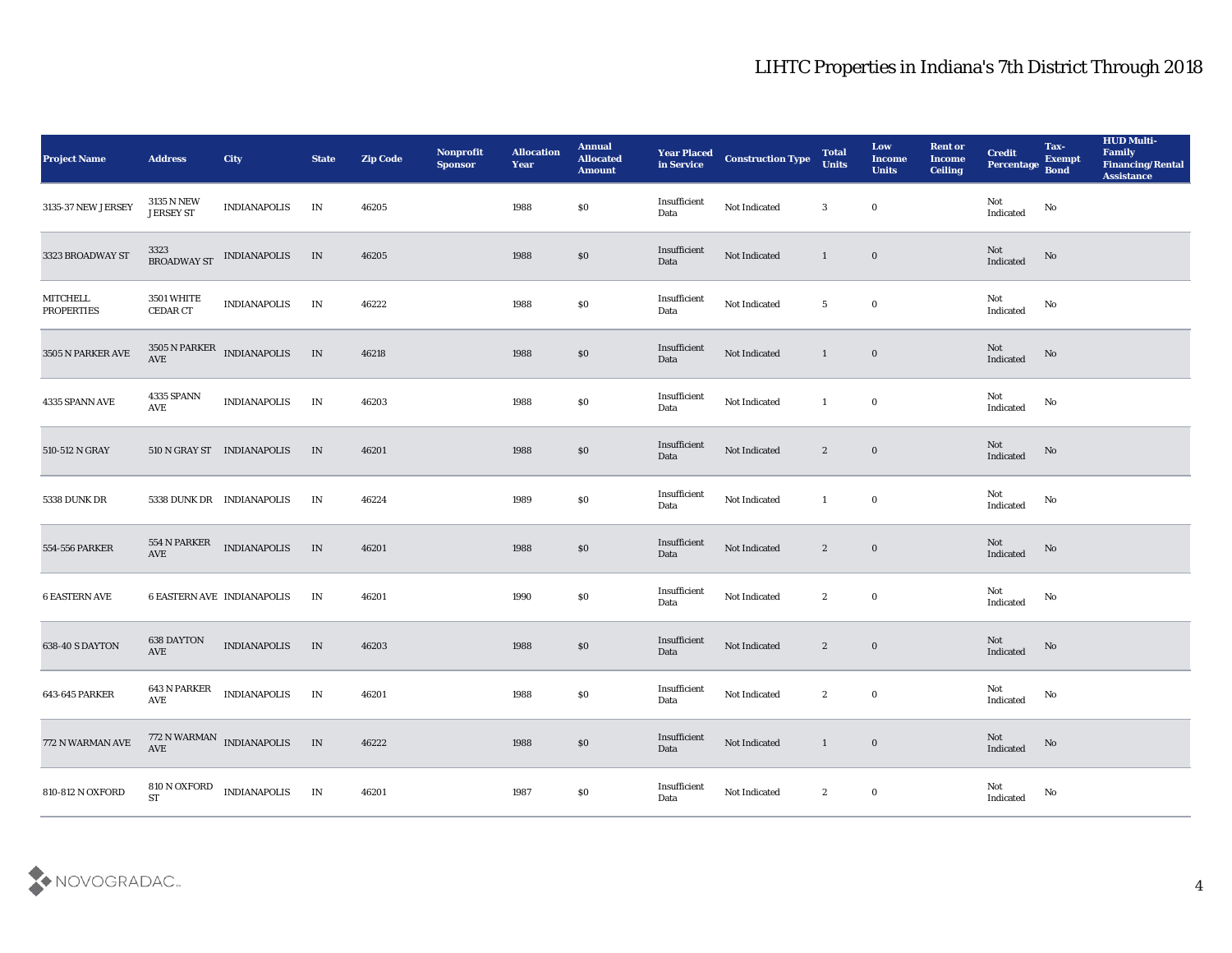| <b>Project Name</b>                      | <b>Address</b>                         | City                                                             | <b>State</b>  | <b>Zip Code</b> | Nonprofit<br><b>Sponsor</b> | <b>Allocation</b><br><b>Year</b> | <b>Annual</b><br><b>Allocated</b><br><b>Amount</b> | <b>Year Placed<br/>in Service</b> | <b>Construction Type</b> | <b>Total</b><br><b>Units</b> | Low<br><b>Income</b><br><b>Units</b> | <b>Rent or</b><br><b>Income</b><br><b>Ceiling</b> | <b>Credit</b><br>Percentage                       | Tax-<br><b>Exempt</b><br><b>Bond</b> | <b>HUD Multi-</b><br>Family<br><b>Financing/Rental</b><br><b>Assistance</b> |
|------------------------------------------|----------------------------------------|------------------------------------------------------------------|---------------|-----------------|-----------------------------|----------------------------------|----------------------------------------------------|-----------------------------------|--------------------------|------------------------------|--------------------------------------|---------------------------------------------------|---------------------------------------------------|--------------------------------------|-----------------------------------------------------------------------------|
| <b>COMMUNITY EAST</b><br>VILLAGE         | $\operatorname{AVE}$                   | 2302 N RITTER<br>INDIANAPOLIS                                    | IN            | 46218           |                             | 1991                             | \$0                                                | Insufficient<br>Data              | Not Indicated            | 42                           | $\bf{0}$                             |                                                   | Not<br>Indicated                                  | No                                   |                                                                             |
| <b>EASTSIDE EQUITY</b><br>FUND I         | $\operatorname{AVE}$                   | 26 N ARSENAL INDIANAPOLIS                                        | $\;$ IN       | 46201           |                             | 1987                             | \$0                                                | 1987                              | Not Indicated            | 11                           | 10                                   | 60% AMGI                                          | Not<br>Indicated                                  | No                                   |                                                                             |
| <b>EASTSIDE EQUITY</b><br><b>FUND II</b> | $\operatorname{AVE}$                   | 26 N ARSENAL INDIANAPOLIS                                        | IN            | 46201           |                             | 1987                             | $\$0$                                              | 1987                              | Not Indicated            | $7\phantom{.0}$              | $7\phantom{.0}$                      | 60% AMGI                                          | Not<br>Indicated                                  | No                                   |                                                                             |
| <b>EMERSON VILLAGE</b><br><b>APTS</b>    |                                        | $5300$ S $$\tt ENDIANAPOLIS$$                                    | IN            | 46237           |                             | 1987                             | \$0                                                | 1987                              | Not Indicated            | 144                          | 144                                  |                                                   | Not<br>$\operatorname{Indicated}$                 | No                                   |                                                                             |
| <b>SUGAR GROVE</b>                       | $1914$ SUGAR $\,$<br><b>GROVE AVE</b>  | <b>INDIANAPOLIS</b>                                              | IN            | 46202           |                             | 1987                             | \$0                                                | 1987                              | Not Indicated            | $\mathbf{2}$                 | $\mathbf{2}$                         |                                                   | Not<br>Indicated                                  | No                                   |                                                                             |
| 2840-42 N ILLINOIS ST                    | 2840 N<br>ILLINOIS ST                  | <b>INDIANAPOLIS</b>                                              | $\mathbf{IN}$ | 46208           |                             | 1988                             | \$0                                                | 1988                              | Not Indicated            | $\mathbf{2}$                 | $\mathbf{2}$                         |                                                   | Not<br>Indicated                                  | No                                   |                                                                             |
| 3154-56 N CAPITOL                        | $3154$ N CAPITOL $\;$ INDIANAPOLIS AVE |                                                                  | IN            | 46208           |                             | 1988                             | $\$0$                                              | 1988                              | Not Indicated            | $\boldsymbol{2}$             | $\mathbf{2}$                         |                                                   | Not<br>$\label{thm:indicated} \textbf{Indicated}$ | $\rm \bf No$                         |                                                                             |
| 4350 N PARK AVE                          | <b>4350 N PARK</b><br>AVE              | <b>INDIANAPOLIS</b>                                              | IN            | 46205           |                             | 1988                             | \$0                                                | 1988                              | Not Indicated            | $\mathbf{1}$                 | 8                                    |                                                   | Not<br>Indicated                                  | No                                   |                                                                             |
| <b>EASTSIDE EQUITY</b><br>FUND III - A   | 2910<br><b>BROOKSIDE</b><br>AVE        | <b>INDIANAPOLIS</b>                                              | IN            | 46218           |                             | 1988                             | $\$0$                                              | 1988                              | Not Indicated            | 13                           | 11                                   |                                                   | Not<br>Indicated                                  | No                                   |                                                                             |
| ENGLISH VILLAGE<br><b>APTS</b>           | 7400 ENGLISH<br>AVE                    | <b>INDIANAPOLIS</b>                                              | IN            | 46219           |                             | 1988                             | \$0                                                | 1988                              | Not Indicated            | 208                          | 208                                  |                                                   | Not<br>Indicated                                  | No                                   |                                                                             |
| <b>EUGENE STREET</b>                     |                                        | 855 EUGENE ST INDIANAPOLIS                                       | IN            | 46208           |                             | 1988                             | \$0                                                | 1988                              | Not Indicated            | $\mathbf{1}$                 | $\mathbf{1}$                         |                                                   | Not<br>$\operatorname{Indicated}$                 | No                                   |                                                                             |
| <b>LAMPLIGHTER APTS</b>                  |                                        | $3900\,\mathrm{N}$ $$\rm \,IMDIANAPOLIS$$ $$\rm \,IMDIANAPOLIS$$ | IN            | 46226           |                             | 1988                             | $\$0$                                              | 1988                              | Not Indicated            | $\bf{60}$                    | $\bf{60}$                            |                                                   | Not<br>Indicated                                  | $\mathbf{N}\mathbf{o}$               |                                                                             |
| PROVIDENCE PLACE                         | 1417 E OHIO ST INDIANAPOLIS            |                                                                  | IN            | 46201           |                             | 1988                             | $\$0$                                              | 1988                              | Not Indicated            | 15                           | $15\,$                               |                                                   | Not<br>Indicated                                  | $\mathbf {No}$                       |                                                                             |

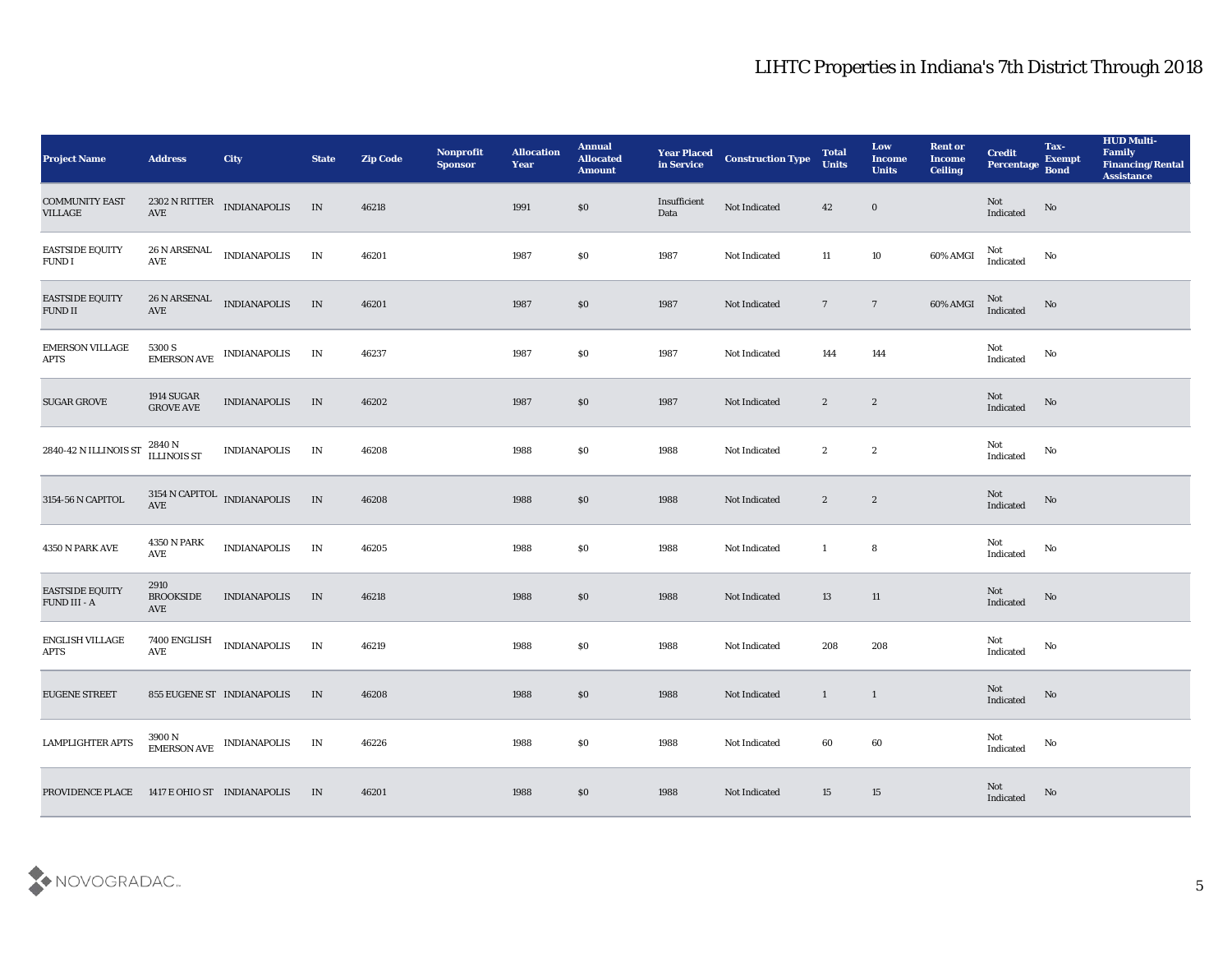| <b>Project Name</b>                    | <b>Address</b>                  | City                                                         | <b>State</b>                    | <b>Zip Code</b> | Nonprofit<br><b>Sponsor</b> | <b>Allocation</b><br><b>Year</b> | <b>Annual</b><br><b>Allocated</b><br><b>Amount</b> | <b>Year Placed</b><br>in Service | <b>Construction Type</b> | <b>Total</b><br><b>Units</b> | Low<br><b>Income</b><br><b>Units</b> | <b>Rent or</b><br><b>Income</b><br><b>Ceiling</b> | <b>Credit</b><br>Percentage Bond      | Tax-<br><b>Exempt</b> | <b>HUD Multi-</b><br>Family<br><b>Financing/Rental</b><br><b>Assistance</b> |
|----------------------------------------|---------------------------------|--------------------------------------------------------------|---------------------------------|-----------------|-----------------------------|----------------------------------|----------------------------------------------------|----------------------------------|--------------------------|------------------------------|--------------------------------------|---------------------------------------------------|---------------------------------------|-----------------------|-----------------------------------------------------------------------------|
| <b>SOUTH LAUREL</b><br>PROJECT         |                                 | 915 LAUREL ST INDIANAPOLIS                                   | IN                              | 46203           |                             | 1988                             | \$0                                                | 1988                             | Not Indicated            | 3                            | $\boldsymbol{3}$                     |                                                   | Not<br>$\operatorname{Indicated}$     | $\rm No$              |                                                                             |
| 1021-23 N CENTENNIAL                   |                                 | $1021\,\mathrm{N}$ $\,$ CENTENNIAL ST $\,$ INDIANAPOLIS $\,$ | IN                              | 46222           |                             | 1989                             | \$0                                                | 1989                             | Not Indicated            | $\mathbf{2}$                 | $\boldsymbol{2}$                     |                                                   | Not<br>Indicated                      | No                    |                                                                             |
| 1456-58 W 32ND ST                      |                                 | 1456 W 32ND ST INDIANAPOLIS                                  | IN                              | 46208           |                             | 1989                             | \$0                                                | 1989                             | Not Indicated            | $\mathbf{2}$                 | $\boldsymbol{2}$                     |                                                   | Not<br>Indicated                      | No                    |                                                                             |
| 1460-62 W 32ND ST                      |                                 | 1460 W 32ND ST INDIANAPOLIS                                  | IN                              | 46208           |                             | 1989                             | \$0                                                | 1989                             | Not Indicated            | $\mathbf{2}$                 | $\boldsymbol{2}$                     |                                                   | Not<br>Indicated                      | $\mathbf {No}$        |                                                                             |
| 1833-35 S OLIVE ST                     |                                 | 1833 OLIVE ST INDIANAPOLIS                                   | IN                              | 46203           |                             | 1990                             | \$0                                                | 1989                             | Not Indicated            | $\mathbf{2}$                 | $\mathbf{2}$                         |                                                   | Not<br>Indicated                      | No                    |                                                                             |
| 420 S HAMILTON AVE                     |                                 | 420 S<br>HAMILTON AVE INDIANAPOLIS                           | IN                              | 46201           |                             | 1989                             | \$0                                                | 1989                             | Not Indicated            | $\mathbf{1}$                 | $\mathbf{1}$                         |                                                   | Not<br>Indicated                      | No                    |                                                                             |
| 4404-4406 CAROLINE                     |                                 | $4404$ CAROLINE $\,$ INDIANAPOLIS AVE                        | $\ensuremath{\text{IN}}\xspace$ | 46205           |                             | 1989                             | \$0                                                | 1989                             | Not Indicated            | $\overline{4}$               | $\boldsymbol{4}$                     | 60% AMGI                                          | Not<br>Indicated                      | No                    |                                                                             |
| <b>AGEE &amp; COMPANY</b>              | 1205 N EWING<br><b>ST</b>       | <b>INDIANAPOLIS</b>                                          | IN                              | 46201           |                             | 1989                             | \$0                                                | 1989                             | Not Indicated            | $\mathbf{2}$                 | $\boldsymbol{2}$                     |                                                   | Not<br>Indicated                      | No                    |                                                                             |
| <b>EAST PLEASANT</b><br><b>PROJECT</b> | 1511 PLEASANT<br><b>ST</b>      | <b>INDIANAPOLIS</b>                                          | $\ensuremath{\text{IN}}$        | 46203           |                             | 1990                             | \$0                                                | 1989                             | Not Indicated            | $\overline{4}$               | $\overline{4}$                       |                                                   | Not<br>Indicated                      | No                    |                                                                             |
| <b>FOREST MANOR</b>                    | 2966 FOREST<br><b>MANOR AVE</b> | <b>INDIANAPOLIS</b>                                          | IN                              | 46218           |                             | 1989                             | \$0                                                | 1989                             | Not Indicated            | $\mathbf{1}$                 | $\mathbf{1}$                         |                                                   | Not<br>Indicated                      | No                    |                                                                             |
| HIGHLAND PLACE                         | PL                              | $2857\,\mbox{HIGHLAND}$ INDIANAPOLIS                         | IN                              | 46208           |                             | 1988                             | \$0                                                | 1989                             | Not Indicated            | $\mathbf{2}$                 | $\boldsymbol{2}$                     |                                                   | Not<br>Indicated                      | No                    |                                                                             |
| <b>LUNDSFORD</b>                       | 906<br>WOODLAWN<br>AVE          | <b>INDIANAPOLIS</b>                                          | IN                              | 46203           |                             | 1989                             | $\$0$                                              | 1989                             | Not Indicated            | $\mathbf{3}$                 | $\overline{\mathbf{3}}$              |                                                   | $\operatorname{\bf Not}$<br>Indicated | $\mathbf {No}$        |                                                                             |
| MANN VILLAGE I                         |                                 | 4000 MANN RD INDIANAPOLIS                                    | IN                              | 46221           |                             | 1988                             | \$0                                                | 1989                             | Not Indicated            | 204                          | $195\,$                              |                                                   | Not<br>Indicated                      | $\rm No$              |                                                                             |

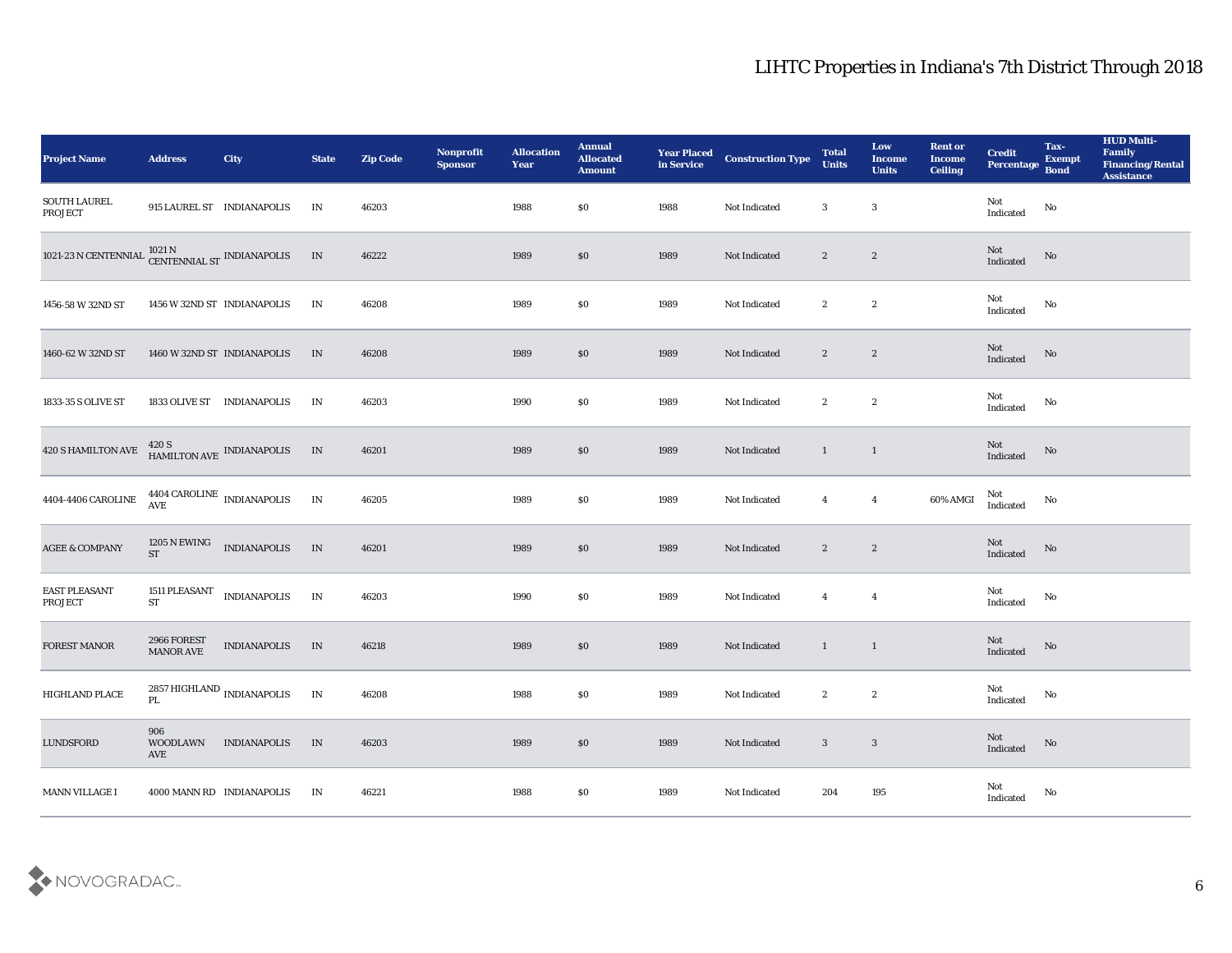| <b>Project Name</b>                                                                                                     | <b>Address</b>                        | City                                              | <b>State</b> | <b>Zip Code</b> | Nonprofit<br><b>Sponsor</b> | <b>Allocation</b><br><b>Year</b> | <b>Annual</b><br><b>Allocated</b><br><b>Amount</b> | <b>Year Placed</b><br>in Service | <b>Construction Type</b> | <b>Total</b><br><b>Units</b> | Low<br><b>Income</b><br><b>Units</b> | <b>Rent or</b><br><b>Income</b><br><b>Ceiling</b> | <b>Credit</b><br>Percentage Bond | Tax-<br><b>Exempt</b>  | <b>HUD Multi-</b><br>Family<br><b>Financing/Rental</b><br><b>Assistance</b> |
|-------------------------------------------------------------------------------------------------------------------------|---------------------------------------|---------------------------------------------------|--------------|-----------------|-----------------------------|----------------------------------|----------------------------------------------------|----------------------------------|--------------------------|------------------------------|--------------------------------------|---------------------------------------------------|----------------------------------|------------------------|-----------------------------------------------------------------------------|
| $\begin{tabular}{llll} THOMPSON VILLAGE & 139 THOMPSON & INDIANAPOLIS & IN \\ APTS & VILLAGE TRAIL & & & \end{tabular}$ |                                       |                                                   |              | 46227           |                             | 1990                             | \$0                                                | 1989                             | Not Indicated            | 240                          | 240                                  |                                                   | Not<br>Indicated                 | $\rm \bf No$           |                                                                             |
| 1033 W 35TH ST                                                                                                          |                                       | 1033 W 35TH ST INDIANAPOLIS                       | IN           | 46208           |                             | 1989                             | \$0                                                | 1989                             | Not Indicated            | -1                           | $\bf{0}$                             |                                                   | Not<br>Indicated                 | No                     |                                                                             |
| 1936 BLOYD AVE                                                                                                          |                                       | 1936 BLOYD AVE INDIANAPOLIS                       | IN           | 46218           |                             | 1989                             | \$0                                                | 1989                             | Not Indicated            | $\mathbf{2}$                 | $\bf{0}$                             |                                                   | Not<br>Indicated                 | $\mathbf{N}\mathbf{o}$ |                                                                             |
| 2323-25 N CENTRAL<br><b>AVE</b>                                                                                         | $\operatorname{AVE}$                  | $2323$ CENTRAL $\quad$ INDIANAPOLIS               | IN           | 46205           |                             | 1989                             | $\$0$                                              | 1989                             | Not Indicated            | $\mathbf{2}$                 | $\bf{0}$                             |                                                   | Not<br>Indicated                 | No                     |                                                                             |
| 24 N EWING ST                                                                                                           |                                       | 24 N EWING ST INDIANAPOLIS                        | IN           | 46201           |                             | 1989                             | \$0                                                | 1989                             | Not Indicated            | $\mathbf{2}$                 | $\bf{0}$                             |                                                   | Not<br>Indicated                 | No                     |                                                                             |
| 2505 PROSPECT ST                                                                                                        | $\operatorname{\mathbf{ST}}$          | $2505$ ${\mbox{PROSPECT}}$ INDIANAPOLIS           | IN           | 46203           |                             | 1989                             | \$0                                                | 1989                             | Not Indicated            | $\boldsymbol{2}$             | $\bf{0}$                             |                                                   | Not<br>Indicated                 | No                     |                                                                             |
| 27-29 PARKVIEW                                                                                                          | <b>27 PARKVIEW</b><br>AVE             | <b>INDIANAPOLIS</b>                               | IN           | 46201           |                             | 1989                             | \$0                                                | 1989                             | Not Indicated            | $\overline{\mathbf{4}}$      | $\bf{0}$                             |                                                   | Not<br>Indicated                 | $\mathbf{N}\mathbf{o}$ |                                                                             |
| 3010-3012 GRACELAND<br>AVE                                                                                              | 3010<br><b>GRACELAND</b><br>AVE       | <b>INDIANAPOLIS</b>                               | IN           | 46208           |                             | 1989                             | \$0                                                | 1989                             | Not Indicated            | $\mathbf{2}$                 | $\bf{0}$                             |                                                   | Not<br>Indicated                 | No                     |                                                                             |
| 3117-19 N KENWOOD                                                                                                       |                                       | $3117$ N $$\,{\rm KENWOOD\,\,AVE}\,$ INDIANAPOLIS | IN           | 46208           |                             | 1989                             | $\$0$                                              | 1989                             | Not Indicated            | $\mathbf{2}$                 | $\bf{0}$                             |                                                   | Not<br>Indicated                 | No                     |                                                                             |
| 3171 N OLNEY ST                                                                                                         | 3171 N OLNEY<br><b>ST</b>             | <b>INDIANAPOLIS</b>                               | IN           | 46218           |                             | 1989                             | \$0                                                | 1989                             | Not Indicated            | -1                           | $\bf{0}$                             |                                                   | Not<br>Indicated                 | No                     |                                                                             |
| 3617-19 BROOKSIDE<br><b>PARKWAY</b>                                                                                     | 3617<br><b>BROOKSIDE</b><br>PKWY S DR | <b>INDIANAPOLIS</b>                               | IN           | 46201           |                             | 1989                             | \$0                                                | 1989                             | Not Indicated            | $\overline{4}$               | $\bf{0}$                             |                                                   | Not<br>Indicated                 | No                     |                                                                             |
| 3621-23 BROOKSIDE<br>PARKWAY                                                                                            | 3621<br><b>BROOKSIDE</b><br>PKWY S DR | <b>INDIANAPOLIS</b>                               | IN           | 46201           |                             | 1989                             | $\$0$                                              | 1989                             | Not Indicated            | $\overline{4}$               | $\mathbf 0$                          |                                                   | $\mathbf{Not}$<br>Indicated      | $\rm\, No$             |                                                                             |
| 955-57 W 32ND STREET 955 W 32ND ST INDIANAPOLIS                                                                         |                                       |                                                   | IN           | 46208           |                             | 1989                             | $\$0$                                              | 1989                             | Not Indicated            | $\mathbf{2}$                 | $\bf{0}$                             |                                                   | Not<br>Indicated                 | $\rm No$               |                                                                             |

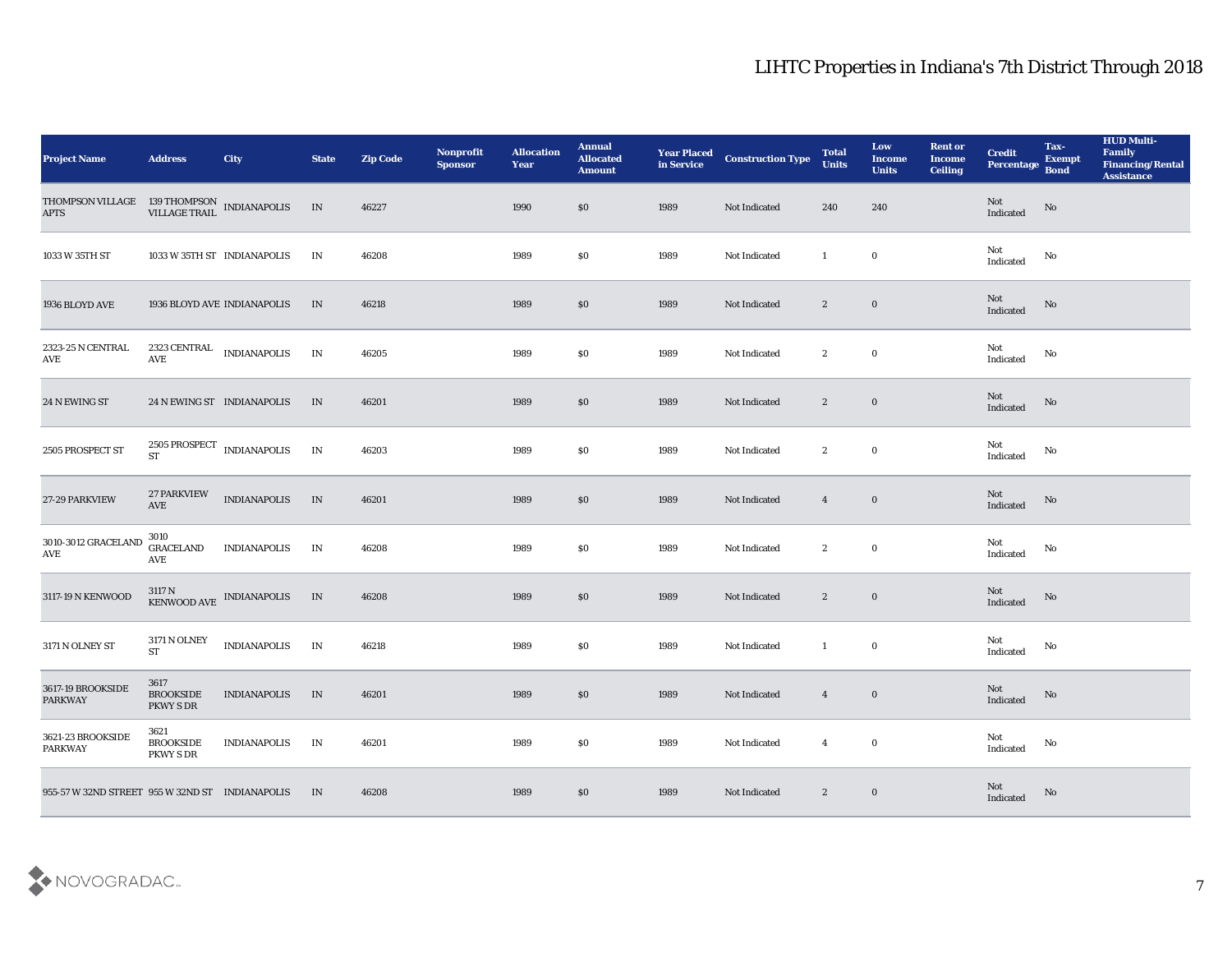| <b>Project Name</b>                  | <b>Address</b>                        | City                                                                          | <b>State</b>             | <b>Zip Code</b> | Nonprofit<br><b>Sponsor</b> | <b>Allocation</b><br><b>Year</b> | <b>Annual</b><br><b>Allocated</b><br><b>Amount</b> | <b>Year Placed</b><br>in Service | <b>Construction Type</b> | <b>Total</b><br><b>Units</b>               | Low<br><b>Income</b><br><b>Units</b> | <b>Rent or</b><br><b>Income</b><br><b>Ceiling</b> | <b>Credit</b><br>Percentage Bond      | Tax-<br><b>Exempt</b> | <b>HUD Multi-</b><br>Family<br><b>Financing/Rental</b><br><b>Assistance</b> |
|--------------------------------------|---------------------------------------|-------------------------------------------------------------------------------|--------------------------|-----------------|-----------------------------|----------------------------------|----------------------------------------------------|----------------------------------|--------------------------|--------------------------------------------|--------------------------------------|---------------------------------------------------|---------------------------------------|-----------------------|-----------------------------------------------------------------------------|
| <b>WEST NEW YORK</b><br>PROJECT      | 1935 W NEW<br>YORK ST                 | <b>INDIANAPOLIS</b>                                                           | IN                       | 46222           |                             | 1989                             | \$0                                                | 1989                             | Not Indicated            | 1                                          | $\bf{0}$                             |                                                   | Not<br>$\operatorname{Indicated}$     | $\rm No$              |                                                                             |
| 102-04 S ELDER                       | 102 S ELDER<br>AVE                    | <b>INDIANAPOLIS</b>                                                           | IN                       | 46222           |                             | 1990                             | \$0                                                | 1990                             | Not Indicated            | $\mathbf{2}$                               | $\bf{0}$                             |                                                   | Not<br>Indicated                      | No                    |                                                                             |
| 456-58 N STATE                       | 456 N STATE<br>AVE                    | <b>INDIANAPOLIS</b>                                                           | IN                       | 46201           |                             | 1990                             | \$0                                                | 1990                             | Not Indicated            | $\mathbf{2}$                               | $\bf{0}$                             |                                                   | Not<br>Indicated                      | No                    |                                                                             |
| 905 BUCHANAN ST                      | ST                                    | 905 BUCHANAN INDIANAPOLIS                                                     | IN                       | 46203           |                             | 1989                             | \$0                                                | 1990                             | Not Indicated            | $\mathbf{1}$                               | $\mathbf{1}$                         |                                                   | Not<br>Indicated                      | $\mathbf {No}$        |                                                                             |
| <b>EAST PLEASANT</b>                 | <b>ST</b>                             | 1229 PLEASANT INDIANAPOLIS                                                    | $\ensuremath{\text{IN}}$ | 46203           |                             | 1990                             | \$0                                                | 1990                             | Not Indicated            | $\mathbf{2}$                               | $\mathbf{2}$                         |                                                   | Not<br>Indicated                      | No                    |                                                                             |
| EAST SCHILLER<br><b>PROJECT</b>      |                                       | 24 SCHILLER ST INDIANAPOLIS                                                   | IN                       | 46225           |                             | 1990                             | \$0                                                | 1990                             | Not Indicated            | $\mathbf{2}$                               | $\bf{0}$                             |                                                   | Not<br>Indicated                      | No                    |                                                                             |
| <b>EAST TERRACE</b><br>PROJECT       | 739 TER AVE                           | <b>INDIANAPOLIS</b>                                                           | IN                       | 46203           |                             | 1989                             | \$0                                                | 1990                             | Not Indicated            | $\mathbf{1}$                               | 1                                    |                                                   | Not<br>Indicated                      | No                    |                                                                             |
| <b>KOEHNE COMMONS</b><br><b>APTS</b> |                                       | 315 KOEHNE ST INDIANAPOLIS                                                    | IN                       | 46222           |                             | 1990                             | $\$0$                                              | 1990                             | Not Indicated            | 20                                         | 20                                   |                                                   | Not<br>Indicated                      | No                    |                                                                             |
| MANN ESTATES II                      | <b>4010 MANN</b><br><b>VILLAGE RD</b> | <b>INDIANAPOLIS</b>                                                           | IN                       | 46221           |                             | 1990                             | \$0                                                | 1990                             | Not Indicated            | 132                                        | 132                                  | 60% AMGI                                          | Not<br>Indicated                      | No                    |                                                                             |
| PHOENIX APTS                         | 3742 N<br><b>ST</b>                   | PENNSYLVANIA INDIANAPOLIS                                                     | IN                       | 46205           |                             | 1990                             | \$0                                                | 1990                             | Not Indicated            | 12                                         | 12                                   |                                                   | Not<br>Indicated                      | No                    |                                                                             |
| <b>STONEYBROOK</b><br><b>COMMONS</b> |                                       | 11300 E 30TH ST INDIANAPOLIS                                                  | IN                       | 46229           |                             | 1989                             | \$0                                                | 1990                             | Not Indicated            | 122                                        | 118                                  |                                                   | Not<br>Indicated                      | No                    |                                                                             |
| 3307 N COLLEGE AVE                   |                                       | $3307\,\mathrm{N}$ $$\rm \,CDILGEE\,AVE$$ $$\rm \,INDIANAPOLIS$$ $$\rm \,IN$$ |                          | 46205           |                             | 1991                             | $\$0$                                              | 1991                             | Not Indicated            | $\overline{2}$<br>$\overline{\phantom{a}}$ |                                      |                                                   | $\operatorname{\bf Not}$<br>Indicated | $\rm \bf No$          |                                                                             |
| 3325-27 N CAPITOL                    |                                       | $3325$ N CAPITOL $\;$ INDIANAPOLIS AVE                                        | IN                       | 46208           |                             | 1989                             | \$0                                                | 1991                             | Not Indicated            | $\mathbf{2}$                               | $\boldsymbol{2}$                     |                                                   | Not<br>Indicated                      | $\mathbf {No}$        |                                                                             |

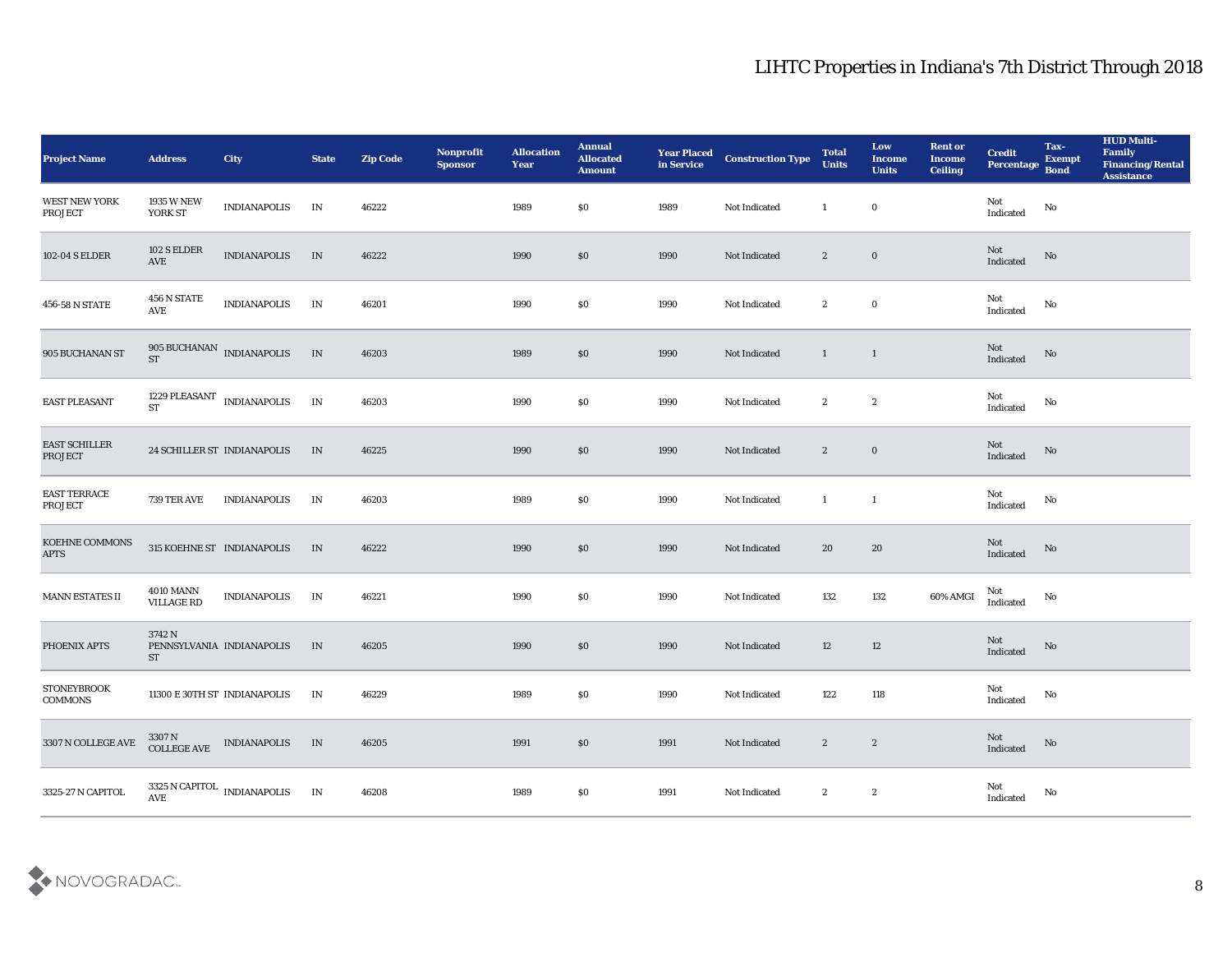| <b>Project Name</b>                                                                                                                                                             | <b>Address</b>           | <b>City</b>                                                                                                     | <b>State</b>  | <b>Zip Code</b> | Nonprofit<br><b>Sponsor</b> | <b>Allocation</b><br><b>Year</b> | <b>Annual</b><br><b>Allocated</b><br><b>Amount</b> | <b>Year Placed<br/>in Service</b> | <b>Construction Type</b> | <b>Total</b><br><b>Units</b> | Low<br><b>Income</b><br><b>Units</b> | <b>Rent or</b><br><b>Income</b><br><b>Ceiling</b> | <b>Credit</b><br>Percentage Bond  | Tax-<br><b>Exempt</b>  | <b>HUD Multi-</b><br>Family<br><b>Financing/Rental</b><br>Assistance |
|---------------------------------------------------------------------------------------------------------------------------------------------------------------------------------|--------------------------|-----------------------------------------------------------------------------------------------------------------|---------------|-----------------|-----------------------------|----------------------------------|----------------------------------------------------|-----------------------------------|--------------------------|------------------------------|--------------------------------------|---------------------------------------------------|-----------------------------------|------------------------|----------------------------------------------------------------------|
| 3329 N CAPITOL AVE                                                                                                                                                              |                          | $3329$ N CAPITOL $\;$ INDIANAPOLIS AVE                                                                          | IN            | 46208           |                             | 1990                             | \$0                                                | 1991                              | Not Indicated            | $\overline{4}$               | $\bf{0}$                             |                                                   | Not<br>Indicated                  | No                     |                                                                      |
| FEDERATION PLACE                                                                                                                                                                |                          | $2309$ N CAPITOL $\,$ INDIANAPOLIS AVE                                                                          | IN            | 46208           |                             | 1991                             | $\$0$                                              | 1991                              | Not Indicated            | 13                           | 13                                   |                                                   | Not<br>$\operatorname{Indicated}$ | No                     |                                                                      |
| ${\bf N}$ BEVILLE                                                                                                                                                               |                          | $848$ N BEVILLE $\quad$ INDIANAPOLIS AVE                                                                        | IN            | 46201           |                             | 1990                             | $\$0$                                              | 1991                              | Not Indicated            | $\mathbf{1}$                 | $\bf{0}$                             |                                                   | Not<br>Indicated                  | No                     |                                                                      |
| <b>EASTSIDE EQUITY</b><br><b>FUND V - A</b>                                                                                                                                     | 26 N ARSENAL<br>AVE      | <b>INDIANAPOLIS</b>                                                                                             | IN            | 46201           |                             | 1991                             | $\$0$                                              | 1991                              | Not Indicated            | $\boldsymbol{2}$             | $\boldsymbol{2}$                     |                                                   | Not<br>Indicated                  | $\mathbf {No}$         |                                                                      |
| HANNA VILLAGE APTS 4020 HANNA                                                                                                                                                   |                          | <b>INDIANAPOLIS</b>                                                                                             | IN            | 46227           | $\rm\thinspace No$          | 1991                             | \$0                                                | 1992                              | Not Indicated            | 120                          | 120                                  |                                                   | Not<br>Indicated                  | No                     |                                                                      |
| PLEASANT STREET PRO ST<br>T                                                                                                                                                     |                          |                                                                                                                 | $\;$ IN       | 46203           | $\mathbf {No}$              | 1992                             | \$0                                                | 1992                              | Not Indicated            | $\overline{4}$               | $\overline{4}$                       |                                                   | Not<br>Indicated                  | No                     |                                                                      |
| 318-320 EAST BEECHER $_{ST}^{318}$ E BEECHER INDIANAPOLIS                                                                                                                       |                          |                                                                                                                 | IN            | 46225           | $\rm\thinspace No$          | 1990                             | $\$0$                                              | 1992                              | Not Indicated            | $\overline{4}$               | $\overline{\mathbf{4}}$              |                                                   | Not<br>Indicated                  | No                     |                                                                      |
| <b>CAPERTON HOMES</b>                                                                                                                                                           | <b>AVE</b>               | $\begin{tabular}{ll} 3508 RALSTON & INDIANAPOLIS \\ \hline \end{tabular}$                                       | $\mathbf{IN}$ | 46218           | $\mathbf {No}$              | 1990                             | $\$0$                                              | 1992                              | Not Indicated            | 23                           | $\bf{0}$                             |                                                   | Not<br>Indicated                  | No                     |                                                                      |
| $\begin{tabular}{lcl} \multicolumn{2}{l}{{\bf EASTSIDE EQUITY\ V - B\ \ 38\ N\ BEVILLE} } \\ \multicolumn{2}{l}{\bf TEEN\ HOUSING\ \ } \\ \multicolumn{2}{l}{\bf \end{tabular}$ |                          | <b>INDIANAPOLIS</b>                                                                                             | IN            | 46201           | Yes                         | 1991                             | $\$0$                                              | 1992                              | Not Indicated            | $30\,$                       | 30                                   |                                                   | Not<br>Indicated                  | No                     |                                                                      |
| <b>PROSPECT STREET</b>                                                                                                                                                          | 1701 PROSPECT<br>ST      | <b>INDIANAPOLIS</b>                                                                                             | $\;$ IN       | 46203           |                             | 1991                             | $\$0$                                              | 1992                              | Not Indicated            | 6                            | $\bf 6$                              | $60\%$ AMGI                                       | Not<br>Indicated                  | No                     |                                                                      |
| <b>BROADWAY HEIGHTS</b>                                                                                                                                                         |                          | $\begin{tabular}{c} 1907 \\ {\bf BROADWAY~ST} \end{tabular} \begin{tabular}{l} \bf{INDIANAPOLIS} \end{tabular}$ | IN            | 46202           | $\mathbf{N}\mathbf{o}$      | 1991                             | \$0                                                | 1993                              | Not Indicated            | 48                           | 48                                   |                                                   | Not<br>Indicated                  | No                     |                                                                      |
| <b>FALL CREEK</b><br><b>COMMONS</b>                                                                                                                                             | 55 W FALL                | CREEK PKWY S INDIANAPOLIS IN                                                                                    |               | 46208           | $\rm\thinspace No$          | 1991                             | $\$0$                                              | 1993                              | Not Indicated            | 8                            | $\boldsymbol{8}$                     |                                                   | Not<br>Indicated                  | $\mathbf{N}\mathbf{o}$ |                                                                      |
| EQUITY FUND VI                                                                                                                                                                  | $559$ N $\,$ DEARBORN ST | <b>INDIANAPOLIS</b>                                                                                             | IN            | 46201           | $\rm\thinspace No$          | 1992                             | $\$0$                                              | 1993                              | Not Indicated            | 28                           | 28                                   |                                                   | Not<br>Indicated                  | $\mathbf{N}\mathbf{o}$ |                                                                      |

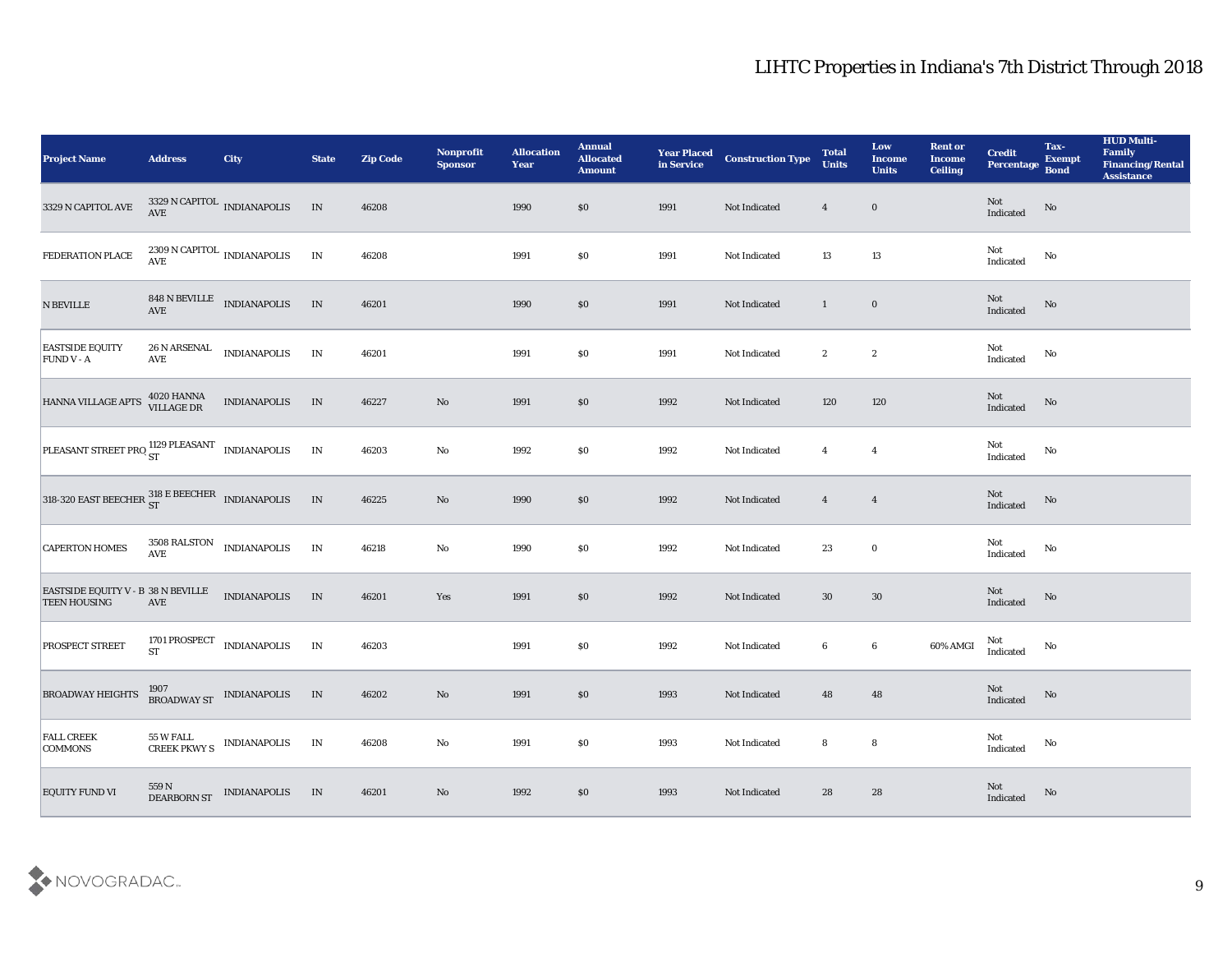| <b>Project Name</b>                                                                | <b>Address</b>                              | <b>City</b>                                          | <b>State</b> | <b>Zip Code</b> | Nonprofit<br><b>Sponsor</b> | <b>Allocation</b><br>Year | <b>Annual</b><br><b>Allocated</b><br><b>Amount</b> | <b>Year Placed</b><br>in Service | <b>Construction Type</b> | <b>Total</b><br><b>Units</b> | Low<br><b>Income</b><br><b>Units</b> | <b>Rent or</b><br><b>Income</b><br><b>Ceiling</b> | <b>Credit</b><br>Percentage                       | Tax-<br><b>Exempt</b><br><b>Bond</b> | <b>HUD Multi-</b><br>Family<br><b>Financing/Rental</b><br>Assistance |
|------------------------------------------------------------------------------------|---------------------------------------------|------------------------------------------------------|--------------|-----------------|-----------------------------|---------------------------|----------------------------------------------------|----------------------------------|--------------------------|------------------------------|--------------------------------------|---------------------------------------------------|---------------------------------------------------|--------------------------------------|----------------------------------------------------------------------|
| GEORGETOWN WOODS 5360<br>SENIOR ARTS GEORGETOWN INDIANAPOLIS<br><b>SENIOR APTS</b> | RD                                          |                                                      | IN           | 46254           | No                          | 1991                      | $\$0$                                              | 1993                             | Not Indicated            | 90                           | 90                                   |                                                   | Not<br>$\label{thm:indicated} \textbf{Indicated}$ | No                                   |                                                                      |
| <b>OXFORD TERRACE</b><br><b>HOMES III</b>                                          | 5360<br>RD                                  | GEORGETOWN INDIANAPOLIS                              | IN           | 46254           | No                          | 1991                      | \$0\$                                              | 1993                             | Not Indicated            | 26                           | 26                                   |                                                   | ${\rm Not}$ Indicated                             | No                                   |                                                                      |
| <b>PARKVIEW PROJECT</b>                                                            | <b>AVE</b>                                  | 226 PARKVIEW INDIANAPOLIS                            | IN           | 46201           | $\mathbf{N}\mathbf{o}$      | 1992                      | \$0                                                | 1993                             | Not Indicated            | $\mathbf{1}$                 | $\mathbf{1}$                         |                                                   | Not<br>Indicated                                  | No                                   |                                                                      |
| <b>SUTHERLAND PLACE</b><br><b>APTS</b>                                             | 530<br>AVE                                  | SUTHERLAND INDIANAPOLIS                              | IN           | 46205           | $\rm\thinspace No$          | 1991                      | \$0\$                                              | 1993                             | Not Indicated            | 10                           | 10                                   |                                                   | Not<br>Indicated                                  | $\rm No$                             |                                                                      |
| <b>COMMUNITY PLACE</b>                                                             |                                             | $1201$ $\,$ $\,$ COMMUNITY PL $\,$ INDIANAPOLIS $\,$ | IN           | 46227           |                             | 1991                      | \$0\$                                              | 1993                             | Not Indicated            | 129                          | 127                                  |                                                   | Not<br>Indicated                                  | No                                   |                                                                      |
| NORTH CENTENNIAL<br><b>&amp; 11TH AVE</b>                                          | $1047$ N $$\tt CENTENNIAL\,ST$ INDIANAPOLIS |                                                      | IN           | 46222           | $\rm\thinspace No$          | 1994                      | \$0\$                                              | 1994                             | Not Indicated            | $\boldsymbol{2}$             | $\boldsymbol{2}$                     |                                                   | Not<br>Indicated                                  | No                                   |                                                                      |
| <b>CHRISTIAN PLACE</b><br><b>APTS</b>                                              | <b>ST</b>                                   | $824$ N ALABAMA $\,$ INDIANAPOLIS                    | IN           | 46204           | Yes                         | 1992                      | \$0                                                | 1994                             | Not Indicated            | 29                           | 29                                   |                                                   | Not<br>Indicated                                  | Yes                                  |                                                                      |
| <b>COMMUNITY PLACE</b>                                                             | 8830<br>DR                                  | SOUTHPOINTE INDIANAPOLIS                             | IN           | 46227           | $\mathbf {No}$              | 1991                      | \$0\$                                              | 1994                             | Not Indicated            | 131                          | $123\,$                              |                                                   | Not<br>Indicated                                  | Yes                                  |                                                                      |
| <b>FOUNTAIN VIEW</b><br><b>SENIOR APTS</b>                                         |                                             | 1044 SHELBY ST INDIANAPOLIS                          | IN           | 46203           | $\rm\thinspace No$          | 1995                      | \$0\$                                              | 1994                             | Not Indicated            | 22                           | 22                                   |                                                   | Not<br>Indicated                                  | No                                   |                                                                      |
| <b>KENWOOD AREA</b><br><b>DOUBLES</b>                                              | 2254 N                                      | KENWOOD AVE INDIANAPOLIS                             | IN           | 46208           | $\mathbf {No}$              | 1992                      | \$0\$                                              | 1994                             | Not Indicated            | $\overline{7}$               | $7\phantom{.0}$                      |                                                   | Not<br>Indicated                                  | $\rm No$                             |                                                                      |
| KENWOOD DOUBLES II 359 W 25TH ST INDIANAPOLIS                                      |                                             |                                                      | IN           | 46208           | No                          | 1993                      | \$0\$                                              | 1994                             | Not Indicated            | $\overline{4}$               | $\overline{4}$                       |                                                   | Not<br>Indicated                                  | No                                   |                                                                      |
| PARK PLACE APTS                                                                    | $1914$ N $\rm PARK$<br>AVE                  | <b>INDIANAPOLIS</b>                                  | IN           | 46202           | $\rm\thinspace No$          | 1993                      | $\$0$                                              | 1994                             | Not Indicated            | $\overline{4}$               | $\overline{\mathbf{4}}$              |                                                   | $\operatorname{\bf Not}$<br>Indicated             | $\rm \bf No$                         |                                                                      |
| <b>ST JOE FLATS</b>                                                                | $128\to ST$<br><b>JOSEPH ST</b>             | <b>INDIANAPOLIS</b>                                  | IN           | 46202           |                             | 1992                      | $\$0$                                              | 1994                             | Not Indicated            | 8                            | $\boldsymbol{8}$                     | 50% AMGI                                          | Not<br>Indicated                                  | $\rm\thinspace No$                   |                                                                      |

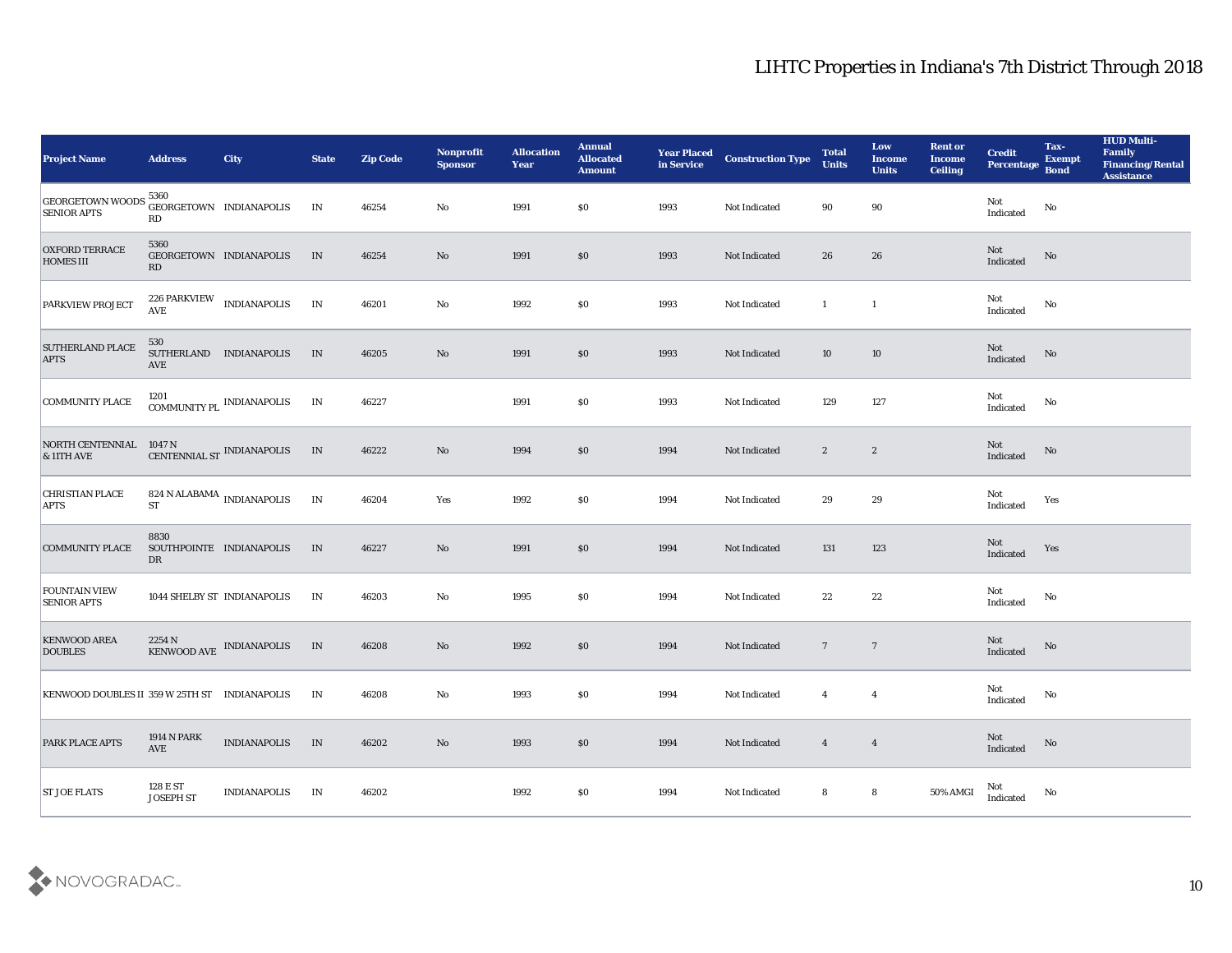| <b>Project Name</b>                                                       | <b>Address</b>                         | <b>City</b>                           | <b>State</b>                    | <b>Zip Code</b> | Nonprofit<br><b>Sponsor</b> | <b>Allocation</b><br><b>Year</b> | <b>Annual</b><br><b>Allocated</b><br><b>Amount</b> | <b>Year Placed</b><br>in Service | <b>Construction Type</b> | <b>Total</b><br><b>Units</b> | Low<br><b>Income</b><br><b>Units</b> | <b>Rent or</b><br><b>Income</b><br><b>Ceiling</b> | <b>Credit</b><br>Percentage        | Tax-<br><b>Exempt</b><br><b>Bond</b> | <b>HUD Multi-</b><br>Family<br><b>Financing/Rental</b><br>Assistance |
|---------------------------------------------------------------------------|----------------------------------------|---------------------------------------|---------------------------------|-----------------|-----------------------------|----------------------------------|----------------------------------------------------|----------------------------------|--------------------------|------------------------------|--------------------------------------|---------------------------------------------------|------------------------------------|--------------------------------------|----------------------------------------------------------------------|
| <b>MAPLETON FALL</b><br><b>CREEK (MFC)</b><br><b>RECLAMATION I</b>        |                                        | 130 E 30TH ST INDIANAPOLIS            | IN                              | 46205           | No                          | 1992                             | \$0                                                | 1994                             | Not Indicated            | 32                           | 24                                   |                                                   | Not<br>Indicated                   | No                                   |                                                                      |
| <b>CREEKSIDE SQUARE</b><br><b>APTS</b>                                    | 5836<br>HUNNEWELL<br>DR                | <b>INDIANAPOLIS</b>                   | IN                              | 46254           | No                          | 1994                             | $\$0$                                              | 1995                             | Not Indicated            | 128                          | 128                                  |                                                   | $70\,\%$ present $\,$ No value     |                                      |                                                                      |
| <b>TIBBS COURT</b>                                                        |                                        | 706 KING AVE INDIANAPOLIS             | IN                              | 46222           |                             | 1996                             | \$0                                                | 1998                             | Not Indicated            | 50                           | 50                                   | 60% AMGI                                          | <b>Not</b><br>Indicated            | No                                   |                                                                      |
| <b>FARMINGTON LAKE</b><br><b>APTS</b>                                     | 7925<br>DR                             | CROSSBRIDGE INDIANAPOLIS              | IN                              | 46226           |                             | 2001                             | \$0\$                                              | 1998                             | Not Indicated            | 252                          | 252                                  |                                                   | Not<br>Indicated                   | Yes                                  |                                                                      |
| <b>KINGSMILL COURT</b><br><b>APTS</b>                                     | ${\rm DR}$                             | $6363$ COMMONS $\,$ INDIANAPOLIS $\,$ | IN                              | 46254           |                             | 2000                             | \$0                                                | 1999                             | Not Indicated            | 304                          | 304                                  |                                                   | Not<br>Indicated                   | No                                   |                                                                      |
| <b>PARKVIEW AT BEECH</b><br>GROVE                                         | 3641<br><b>DANDELION</b><br><b>AVE</b> | <b>INDIANAPOLIS</b>                   | IN                              | 46203           |                             | 2000                             | \$0\$                                              | 1999                             | Not Indicated            | 160                          | 160                                  | 60% AMGI                                          | Not<br>Indicated                   | No                                   |                                                                      |
| <b>MISSION PLACE</b>                                                      | $\operatorname{AVE}$                   | 222 S DOWNEY INDIANAPOLIS             | IN                              | 46219           |                             | 1998                             | $\$0$                                              | 1999                             | Not Indicated            | 79                           | 79                                   | 60% AMGI                                          | Not<br>Indicated                   | No                                   |                                                                      |
| <b>RAVENBROOK APTS</b>                                                    |                                        | 502 E 38TH ST INDIANAPOLIS            | IN                              | 46205           |                             | 1997                             | \$0\$                                              | 1999                             | Not Indicated            | 19                           | 19                                   |                                                   | 30 % present $\,$ No $\,$<br>value |                                      |                                                                      |
| <b>SOUTHSIDE</b><br><b>PARTNERS I</b>                                     | DR                                     | 1925 WESTVIEW INDIANAPOLIS            | IN                              | 46221           |                             | 1997                             | \$0                                                | 1999                             | Not Indicated            | 31                           | 31                                   | 60% AMGI                                          | Not<br>Indicated                   | No                                   |                                                                      |
| STRAWBRIDGE GREEN STRAWBRIDGE INDIANAPOLIS                                | 4649<br><b>ST</b>                      |                                       | IN                              | 46237           |                             | 1999                             | \$0\$                                              | 1999                             | Not Indicated            | 190                          | 190                                  |                                                   | Not<br>$\operatorname{Indicated}$  | No                                   |                                                                      |
| <b>BRIDGEPORT</b><br><b>COMMONS APT</b><br><b>HOMES</b>                   | 2005<br><b>BRIDGEPORT</b><br>RD        | <b>INDIANAPOLIS</b>                   | IN                              | 46231           |                             | 1999                             | \$0\$                                              | 1999                             | Not Indicated            | $\bf{0}$                     | $\bf{0}$                             |                                                   | Not<br>Indicated                   | Yes                                  |                                                                      |
| BRADFORD LAKE APTS $\frac{7626 \text{ PORTAGE}}{\text{AVE}}$ INDIANAPOLIS |                                        |                                       | IN                              | 46227           |                             | 2000                             | $\$0$                                              | 2000                             | Not Indicated            | 357                          | $357\,$                              |                                                   | Not<br>Indicated                   | Yes                                  |                                                                      |
| <b>CAMBY CROSSING</b>                                                     | 7402 CAMBY<br>CROSSING DR              | <b>CAMBY</b>                          | $\ensuremath{\text{IN}}\xspace$ | 46113           |                             | 2000                             | $\$0$                                              | 2000                             | Not Indicated            | $120\,$                      | $120\,$                              | 60% AMGI                                          | Not<br>Indicated                   | No                                   |                                                                      |

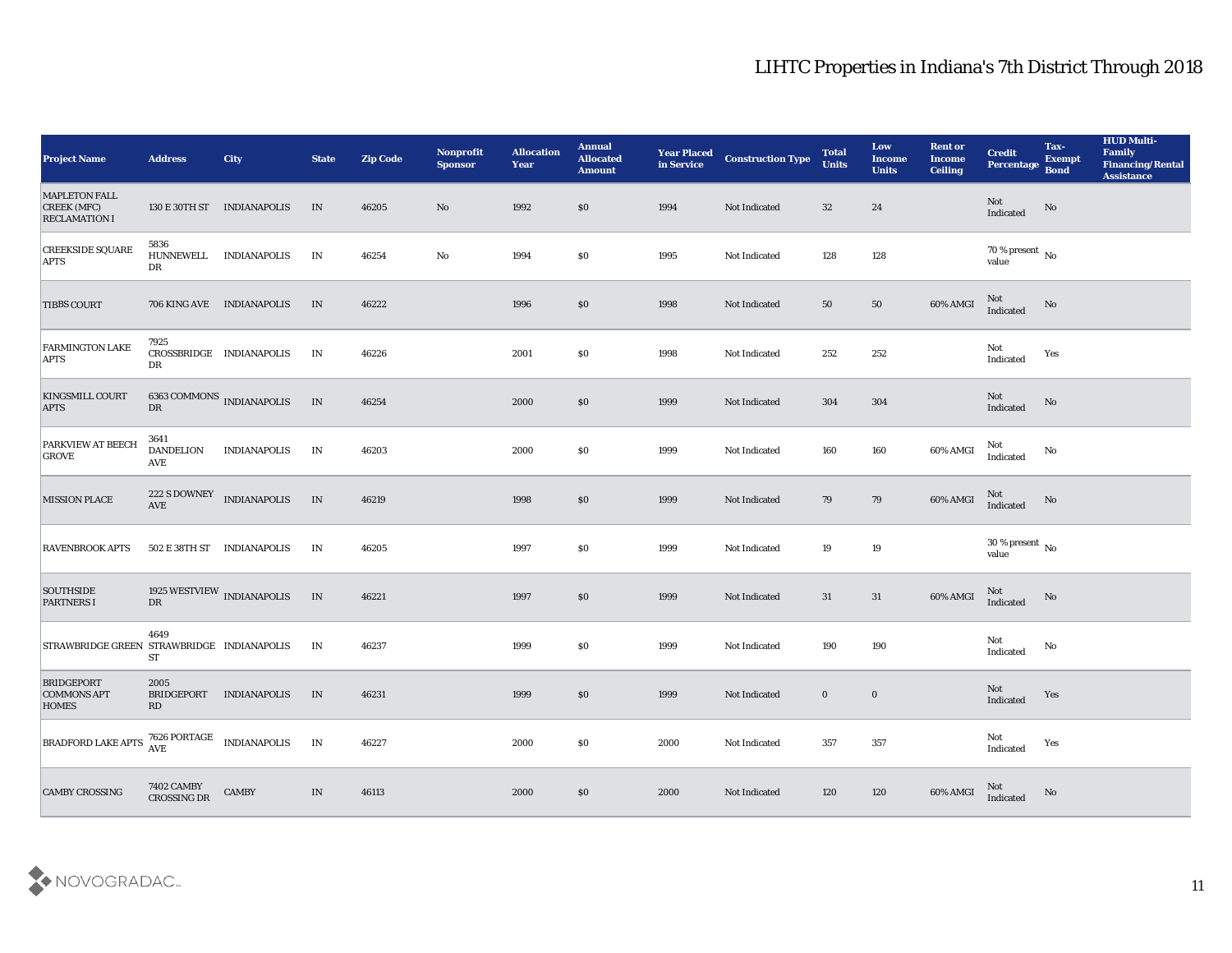| <b>Project Name</b>                                                 | <b>Address</b>                         | <b>City</b>                              | <b>State</b> | <b>Zip Code</b> | Nonprofit<br><b>Sponsor</b> | <b>Allocation</b><br><b>Year</b> | <b>Annual</b><br><b>Allocated</b><br><b>Amount</b> | <b>Year Placed</b><br>in Service | <b>Construction Type</b> | <b>Total</b><br><b>Units</b> | Low<br><b>Income</b><br><b>Units</b> | <b>Rent or</b><br><b>Income</b><br><b>Ceiling</b> | <b>Credit</b><br>Percentage                           | Tax-<br><b>Exempt</b><br><b>Bond</b> | <b>HUD Multi-</b><br>Family<br><b>Financing/Rental</b><br><b>Assistance</b> |
|---------------------------------------------------------------------|----------------------------------------|------------------------------------------|--------------|-----------------|-----------------------------|----------------------------------|----------------------------------------------------|----------------------------------|--------------------------|------------------------------|--------------------------------------|---------------------------------------------------|-------------------------------------------------------|--------------------------------------|-----------------------------------------------------------------------------|
| <b>CONCORD HOMES</b>                                                | CT                                     | $3125$ CONCORD $\quad$ INDIANAPOLIS      | IN           | 46222           |                             | 1998                             | $\$0$                                              | 2000                             | Not Indicated            | 61                           | 61                                   |                                                   | Not<br>Indicated                                      | No                                   |                                                                             |
| EMERSON PLACE APTS 5040 E 21ST ST INDIANAPOLIS                      |                                        |                                          | IN           | 46218           | No                          | 1999                             | $\$0$                                              | 2000                             | Not Indicated            | 92                           | 92                                   |                                                   | $70\,\%$ present $\,$ No value                        |                                      |                                                                             |
| <b>HERMITAGE APTS</b>                                               | 2226<br><b>HERMITAGE</b><br><b>WAY</b> | <b>INDIANAPOLIS</b>                      | IN           | 46224           | $\rm\thinspace No$          | 2000                             | \$0\$                                              | 2000                             | Not Indicated            | 280                          | 226                                  |                                                   | $30\,\%$ present $\,$ Yes value                       |                                      |                                                                             |
| <b>WHEELER ARTS</b><br><b>COMMUNITY</b>                             | 1030 SANDERS<br><b>ST</b>              | <b>INDIANAPOLIS</b>                      | IN           | 46203           |                             | 1999                             | \$0\$                                              | 2000                             | Not Indicated            | 36                           | 34                                   |                                                   | Not<br>Indicated                                      | No                                   |                                                                             |
| <b>LAWRENCE GLEN</b>                                                |                                        | 8633 E 46TH ST INDIANAPOLIS              | IN           | 46226           |                             | 2001                             | \$0\$                                              | 2000                             | Not Indicated            | 100                          | 100                                  | 60% AMGI                                          | Not<br>Indicated                                      | No                                   |                                                                             |
| N OAKS OF BROAD<br><b>RIPPLE</b>                                    | 5018 LEMANS<br>${\rm DR}$              | <b>INDIANAPOLIS</b>                      | IN           | 46205           |                             | 1998                             | $\$0$                                              | 2000                             | Not Indicated            | 398                          | 398                                  | 60% AMGI                                          | Not<br>Indicated                                      | No                                   |                                                                             |
| <b>DAVLAN</b>                                                       | 430<br><b>TS AVE</b>                   | MASSACHUSET INDIANAPOLIS                 | IN           | 46204           |                             | 1999                             | \$0\$                                              | 2000                             | Not Indicated            | 50                           | 36                                   |                                                   | Not<br>Indicated                                      | No                                   |                                                                             |
| FALCON CREEK PLACE 4301 FALCON<br><b>APTS</b>                       | <b>CREEK BLVD</b>                      | <b>INDIANAPOLIS</b>                      | IN           | 46254           |                             | 2000                             | \$0\$                                              | 2000                             | Not Indicated            | 131                          | 125                                  | 60% AMGI                                          | Not<br>Indicated                                      | No                                   |                                                                             |
| <b>WASHINGTON POINTE</b><br><b>APTS</b>                             | 601<br>PT DR                           | WASHINGTON INDIANAPOLIS                  | IN           | 46229           |                             | 2002                             | \$0\$                                              | 2000                             | Not Indicated            | $\bf{0}$                     | $\bf{0}$                             |                                                   | Not<br>Indicated                                      | Yes                                  |                                                                             |
| <b>MAPLETON FALL</b><br><b>CREEK (MFC)</b><br><b>RECLAMATION II</b> |                                        | 130 E 30TH ST INDIANAPOLIS               | IN           | 46205           | Yes                         | 1994                             | \$0\$                                              | 1995                             | Not Indicated            | 33                           | 33                                   |                                                   | $70\,\%$ present $\,$ No value                        |                                      |                                                                             |
| <b>OXFORD TERRACE</b><br><b>HOMES IV</b>                            | $\operatorname{ST}$                    | $2919\text{ WHERELER}\quad$ INDIANAPOLIS | IN           | 46218           | No                          | 1994                             | $\$0$                                              | 1995                             | Not Indicated            | 48                           | 48                                   |                                                   | $70\,\%$ present $\overline{\phantom{1}}$ No<br>value |                                      |                                                                             |
| <b>GUERIN PLACE</b>                                                 |                                        | 530 N RURAL ST INDIANAPOLIS              | $\,$ IN      | 46201           | $\mathbf{Yes}$              | 1993                             | $\$0$                                              | 1995                             | Not Indicated            | 19                           | $13\,$                               |                                                   | $70\,\%$ present $\,$ No value                        |                                      |                                                                             |
| PHOENIX APTS                                                        | $\mathbf{D}\mathbf{R}$                 | $4004\,\mbox{MEADOWS}$ INDIANAPOLIS      | IN           | 46205           | ${\bf No}$                  | 1995                             | $\$0$                                              | 1995                             | Not Indicated            | 330                          | $\bf{99}$                            |                                                   | $30\,\%$ present $\,$ Yes value                       |                                      |                                                                             |

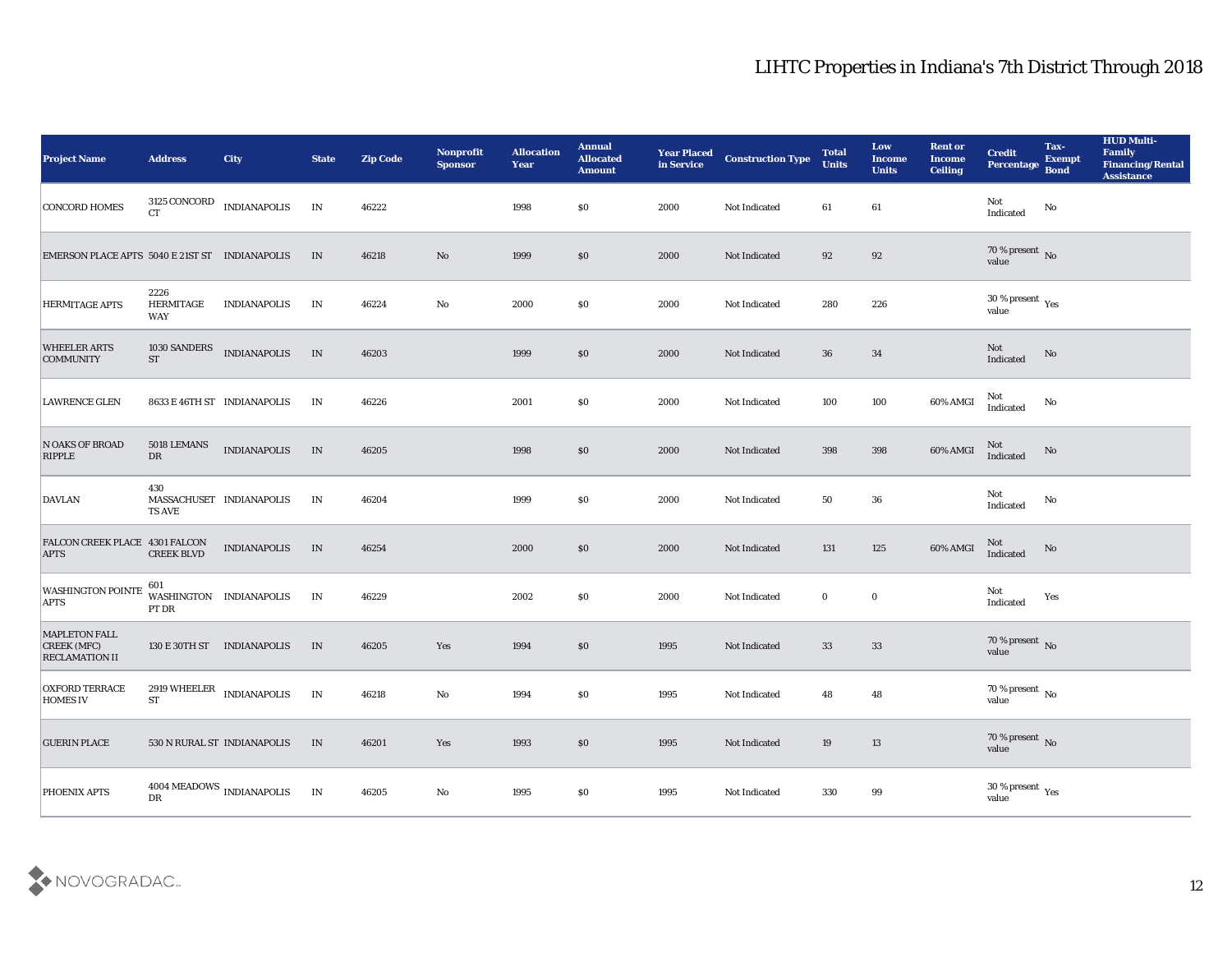| <b>Project Name</b>                           | <b>Address</b>                          | City                                | <b>State</b>  | <b>Zip Code</b> | Nonprofit<br><b>Sponsor</b> | <b>Allocation</b><br><b>Year</b> | <b>Annual</b><br><b>Allocated</b><br><b>Amount</b> | <b>Year Placed</b><br>in Service | <b>Construction Type</b> | <b>Total</b><br><b>Units</b> | Low<br><b>Income</b><br><b>Units</b> | <b>Rent or</b><br><b>Income</b><br><b>Ceiling</b> | <b>Credit</b><br>Percentage       | Tax-<br><b>Exempt</b><br><b>Bond</b> | <b>HUD Multi-</b><br>Family<br><b>Financing/Rental</b><br><b>Assistance</b> |
|-----------------------------------------------|-----------------------------------------|-------------------------------------|---------------|-----------------|-----------------------------|----------------------------------|----------------------------------------------------|----------------------------------|--------------------------|------------------------------|--------------------------------------|---------------------------------------------------|-----------------------------------|--------------------------------------|-----------------------------------------------------------------------------|
| <b>CHURCHILL RANCH</b>                        | 8016<br><b>LOUISVILLE</b><br><b>WAY</b> | <b>INDIANAPOLIS</b>                 | IN            | 46226           | No                          | 1995                             | \$0                                                | 1996                             | Not Indicated            | 134                          | 132                                  |                                                   | $70$ % present $\,$ No value      |                                      |                                                                             |
| <b>CHURCHMAN WOODS</b><br><b>SENIOR APTS</b>  | 5350<br><b>AVE</b>                      | CHURCHMAN INDIANAPOLIS              | IN            | 46203           | No                          | 1994                             | \$0                                                | 1996                             | Not Indicated            | 90                           | 90                                   |                                                   | $70\,\%$ present $\,$ No value    |                                      |                                                                             |
| <b>SENCORD FLAT &amp;</b><br><b>TOWNHOMES</b> | AVE                                     | 550 FLETCHER INDIANAPOLIS           | IN            | 46203           |                             | 1995                             | \$0                                                | 1996                             | Not Indicated            | 54                           | 54                                   | 50% AMGI                                          | Not<br>Indicated                  | No                                   |                                                                             |
| <b>SUTTON PLACE APTS</b>                      |                                         | 9350 E 43RD ST INDIANAPOLIS         | IN            | 46235           | $\mathbf{No}$               | 1996                             | \$0                                                | 1996                             | Not Indicated            | 360                          | 360                                  |                                                   | $30\,\%$ present $\,$ Yes value   |                                      |                                                                             |
| <b>WOODRIDGE APTS</b>                         |                                         | 2085<br>WATERFORD PL INDIANAPOLIS   | IN            | 46260           |                             | 1996                             | \$0                                                | 1996                             | Not Indicated            | 519                          | 214                                  | 60% AMGI                                          | Not<br>Indicated                  | Yes                                  |                                                                             |
| 5863 E 16TH ST                                |                                         | 5863 E 16TH ST INDIANAPOLIS         | IN            | 46218           |                             | 1988                             | \$0                                                | 1997                             | Not Indicated            | $\mathbf{1}$                 | $\mathbf{1}$                         |                                                   | Not<br>Indicated                  | No                                   |                                                                             |
| <b>HUNTER'S RIDGE</b>                         |                                         | 9027 E 39TH PL INDIANAPOLIS         | IN            | 46235           |                             | 1997                             | \$0                                                | 1997                             | Not Indicated            | 354                          | 354                                  |                                                   | Not<br>Indicated                  | No                                   |                                                                             |
| <b>WILLOW LAKE</b><br><b>GARDENS APTS</b>     |                                         | <b>6875 FARIS AVE INDIANAPOLIS</b>  | IN            | 46226           |                             | 1997                             | \$0                                                | 1997                             | Not Indicated            | 354                          | 354                                  |                                                   | Not<br>Indicated                  | No                                   |                                                                             |
| <b>MERIDIAN</b>                               | 1 E 36TH ST                             | <b>INDIANAPOLIS</b>                 | IN            | 46205           |                             | 1995                             | \$0                                                | 1997                             | Not Indicated            | 49                           | 49                                   |                                                   | Not<br>Indicated                  | No                                   |                                                                             |
| <b>WILLIAM PENN</b><br><b>COMMONS</b>         | ${\rm D}{\rm R}$                        | 1925 WESTVIEW $_{\rm INDIANAPOLIS}$ | $\mathbf{IN}$ | 46221           |                             | 1996                             | \$0                                                | 1997                             | Not Indicated            | 39                           | 39                                   |                                                   | Not<br>Indicated                  | No                                   |                                                                             |
| WYNDHAM HALL AT<br><b>WELLINGTON</b>          | 1910<br>WELLESLEY<br><b>BLVD</b>        | <b>INDIANAPOLIS</b>                 | IN            | 46219           | No                          | 1995                             | \$0                                                | 1997                             | Not Indicated            | 81                           | 81                                   |                                                   | $70$ % present $\,$ No $\,$ value |                                      |                                                                             |
| <b>PILGRIM HERITAGE</b><br><b>ESTATES</b>     |                                         | 1015 W 31ST ST INDIANAPOLIS         | IN            | 46208           |                             | 1994                             | $\$0$                                              | 1997                             | Not Indicated            | 34                           | 34                                   | 60% AMGI                                          | Not<br>Indicated                  | No                                   |                                                                             |
| <b>BLUE TRIANGLE</b><br><b>RESIDENCE HALL</b> | 725 N<br><b>ST</b>                      | PENNSYLVANIA INDIANAPOLIS           | IN            | 46204           |                             | 1996                             | \$0                                                | 1998                             | Not Indicated            | 96                           | 96                                   |                                                   | Not<br>Indicated                  | No                                   |                                                                             |

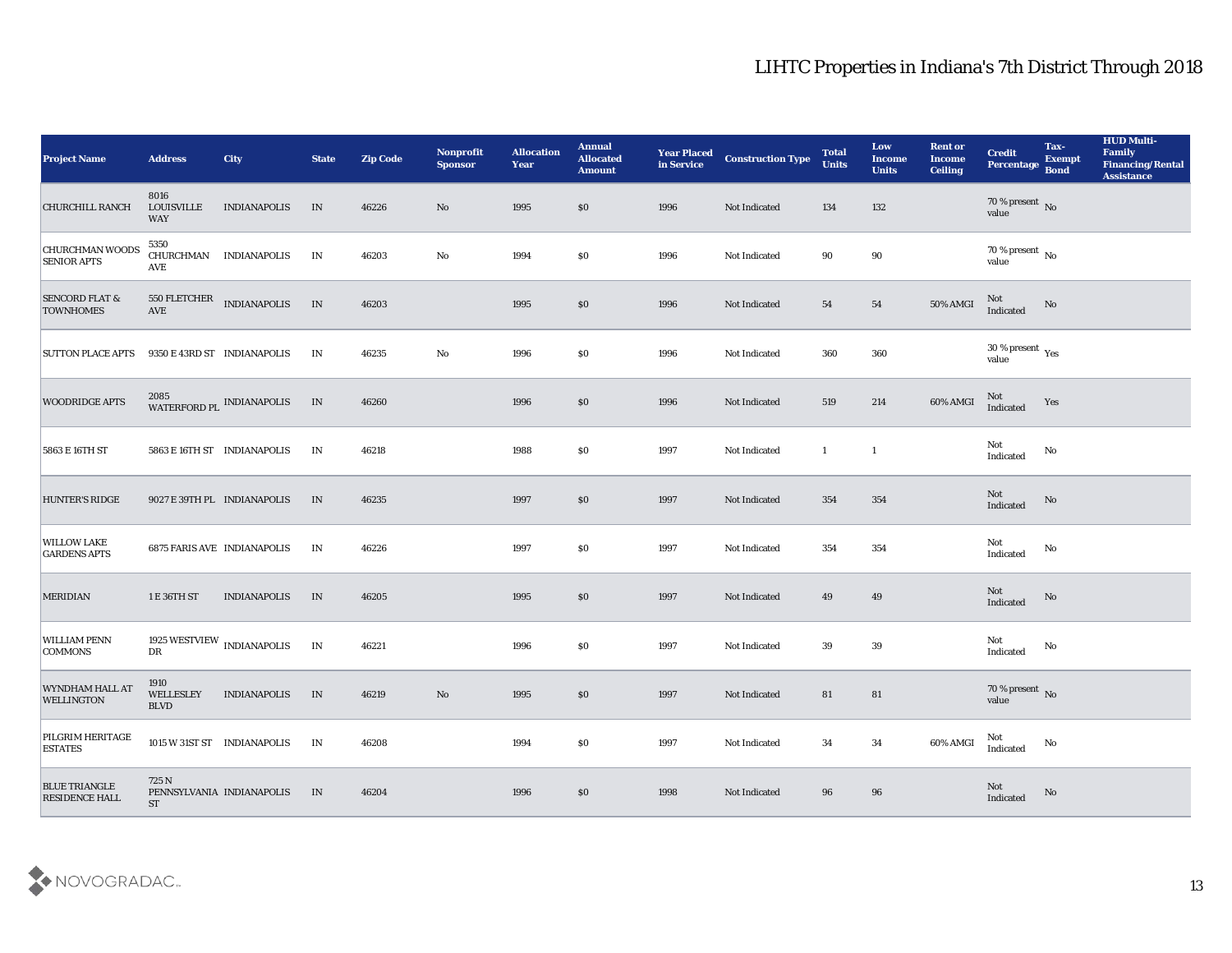| <b>Project Name</b>                                           | <b>Address</b>                                 | City                                                     | <b>State</b> | <b>Zip Code</b> | Nonprofit<br><b>Sponsor</b> | <b>Allocation</b><br><b>Year</b> | <b>Annual</b><br><b>Allocated</b><br><b>Amount</b> | <b>Year Placed</b><br>in Service | <b>Construction Type</b> | <b>Total</b><br><b>Units</b> | Low<br><b>Income</b><br><b>Units</b> | <b>Rent or</b><br><b>Income</b><br><b>Ceiling</b> | <b>Credit</b><br>Percentage       | Tax-<br><b>Exempt</b><br><b>Bond</b> | <b>HUD Multi-</b><br>Family<br><b>Financing/Rental</b><br><b>Assistance</b> |
|---------------------------------------------------------------|------------------------------------------------|----------------------------------------------------------|--------------|-----------------|-----------------------------|----------------------------------|----------------------------------------------------|----------------------------------|--------------------------|------------------------------|--------------------------------------|---------------------------------------------------|-----------------------------------|--------------------------------------|-----------------------------------------------------------------------------|
| <b>CALVIN FLETCHER</b>                                        | 520 VIRGINIA<br>$\operatorname{AVE}$           | <b>INDIANAPOLIS</b>                                      | IN           | 46203           |                             | 1997                             | $\$0$                                              | 1998                             | Not Indicated            | 24                           | 24                                   |                                                   | $70\,\%$ present $\,$ No value    |                                      |                                                                             |
| M-B INFILL                                                    |                                                | 2304 E 25TH ST INDIANAPOLIS                              | IN           | 46218           |                             | 1997                             | $\$0$                                              | 1998                             | Not Indicated            | 34                           | 34                                   |                                                   | $30\,\%$ present $\,$ No value    |                                      |                                                                             |
| MAPLETON FALL<br><b>CREEK</b> (MFC)<br><b>RECLAMATION III</b> |                                                | 130 E 30TH ST INDIANAPOLIS                               | IN           | 46205           |                             | 1998                             | \$0                                                | 1998                             | Not Indicated            | 28                           | 26                                   |                                                   | Not<br>Indicated                  | No                                   |                                                                             |
| <b>SEMINOLE APTS</b>                                          | <b>ST</b>                                      | 920 N ALABAMA INDIANAPOLIS                               | IN           | 46202           |                             | 1997                             | \$0\$                                              | 1998                             | Not Indicated            | 33                           | 33                                   | 60% AMGI                                          | Not<br>Indicated                  | No                                   |                                                                             |
| <b>EDGEWOOD TERRACE</b><br><b>APTS</b>                        | 3510 N<br><b>ST</b>                            | PENNSYLVANIA INDIANAPOLIS                                | IN           | 46205           |                             | 2000                             | \$0\$                                              | 2001                             | Not Indicated            | 28                           | 28                                   | 50% AMGI                                          | Not<br>Indicated                  | No                                   |                                                                             |
| $M$ -B INFILL II                                              |                                                | $2855$ N<br>$$\,{\rm KE}{}$ INDIANAPOLIS $$\,{\rm KE}{}$ | IN           | 46218           | Yes                         | 2000                             | $\$0$                                              | 2001                             | Not Indicated            | 33                           | 33                                   |                                                   | $70\,\%$ present $\,$ No value    |                                      |                                                                             |
| SOUTHSIDE<br><b>PARTNERS II</b>                               | 2416 OLIVER<br>AVE                             | <b>INDIANAPOLIS</b>                                      | IN           | 46221           |                             | 2001                             | \$0\$                                              | 2001                             | Not Indicated            | 31                           | 31                                   |                                                   | Not<br>$\operatorname{Indicated}$ | No                                   |                                                                             |
| <b>WATERFRONT APTS</b>                                        | $3015$ ROLLING<br><b>DUNES DR</b>              | <b>INDIANAPOLIS</b>                                      | IN           | 46214           |                             | 2000                             | \$0\$                                              | 2001                             | Not Indicated            | 192                          | 182                                  |                                                   | Not<br>Indicated                  | Yes                                  |                                                                             |
| <b>EAST STREET APTS</b>                                       | 2760 S E ST                                    | <b>INDIANAPOLIS</b>                                      | IN           | 46225           |                             | 2000                             | \$0\$                                              | 2002                             | Not Indicated            | 36                           | 32                                   |                                                   | $70\,\%$ present $\,$ No value    |                                      |                                                                             |
| <b>ENGLISH VILLAGE</b>                                        |                                                | 4555 MARCY LN INDIANAPOLIS                               | IN           | 46205           |                             | 2002                             | \$0\$                                              | 2002                             | Not Indicated            | 277                          | 144                                  |                                                   | $30\,\%$ present $\,$ Yes value   |                                      |                                                                             |
| <b>MOZINGO PLACE</b>                                          | 2811 E TENTH<br>${\cal S}{\cal T}$             | <b>INDIANAPOLIS</b>                                      | IN           | 46201           | Yes                         | 2001                             | $\$0$                                              | 2002                             | Not Indicated            | 22                           | 22                                   |                                                   | $70\,\%$ present $\,$ No value    |                                      |                                                                             |
| <b>BEDFORD PARK APTS</b>                                      | 4900<br>EDINBOROUGH INDIANAPOLIS<br>${\rm LN}$ |                                                          | IN           | 46241           |                             | 2000                             | $\$0$                                              | 2002                             | Not Indicated            | 312                          | 312                                  | 60% AMGI                                          | Not<br>Indicated                  | $\rm\thinspace No$                   |                                                                             |
| <b>CANTERBURY HOUSE</b><br><b>APTS I</b><br>(INDIANAPOLIS)    | 7955                                           | $\,$ KINGSMEAD DR $\,$ INDIANAPOLIS                      | IN           | 46226           | ${\bf No}$                  | 2002                             | $\$0$                                              | 2003                             | Not Indicated            | 64                           | ${\bf 56}$                           |                                                   | Not<br>Indicated                  | $\mathbf{N}\mathbf{o}$               |                                                                             |

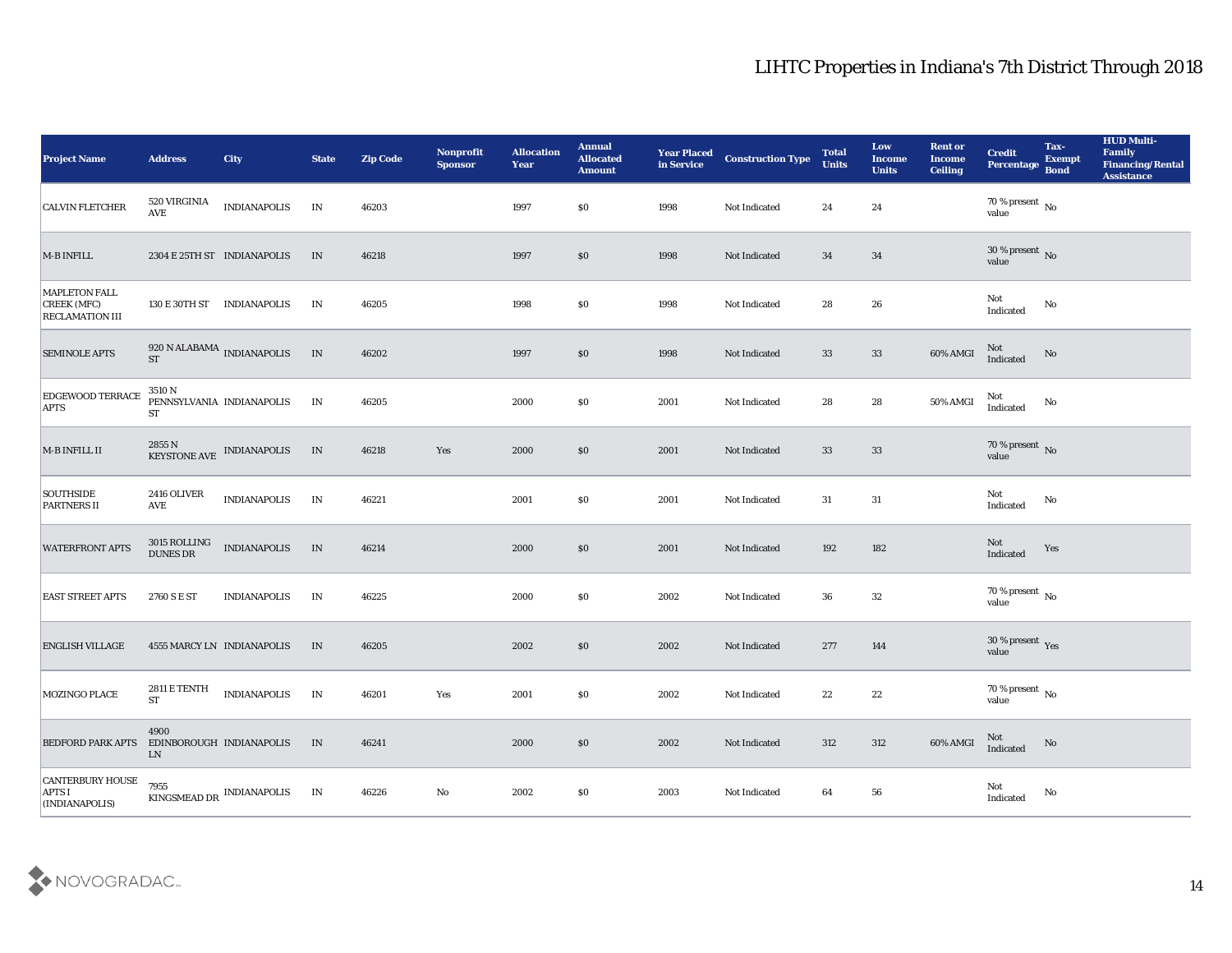| <b>Project Name</b>                                                                                                                                   | <b>Address</b>            | <b>City</b>                                                      | <b>State</b> | <b>Zip Code</b> | Nonprofit<br><b>Sponsor</b> | <b>Allocation</b><br><b>Year</b> | <b>Annual</b><br><b>Allocated</b><br><b>Amount</b> | <b>Year Placed</b><br>in Service | <b>Construction Type</b> | <b>Total</b><br><b>Units</b> | Low<br><b>Income</b><br><b>Units</b> | <b>Rent or</b><br><b>Income</b><br><b>Ceiling</b> | <b>Credit</b><br>Percentage                       | Tax-<br><b>Exempt</b><br><b>Bond</b> | <b>HUD Multi-</b><br>Family<br><b>Financing/Rental</b><br><b>Assistance</b> |
|-------------------------------------------------------------------------------------------------------------------------------------------------------|---------------------------|------------------------------------------------------------------|--------------|-----------------|-----------------------------|----------------------------------|----------------------------------------------------|----------------------------------|--------------------------|------------------------------|--------------------------------------|---------------------------------------------------|---------------------------------------------------|--------------------------------------|-----------------------------------------------------------------------------|
| <b>FRANKLIN SCHOOL</b><br><b>APTS</b>                                                                                                                 | $\operatorname{AVE}$      | 2801 N CAPITOL INDIANAPOLIS                                      | IN           | 46208           | Yes                         | 2001                             | $\$0$                                              | 2003                             | Not Indicated            | 48                           | 48                                   |                                                   | Not<br>Indicated                                  | No                                   |                                                                             |
| $\begin{array}{lll} \text{MARTIN LUTHER KING } 3775 \text{ ALLERTON} & \text{INDIANAPOLIS} \\ \text{HOMES} & \text{PL} & \end{array}$<br><b>HOMES</b> |                           |                                                                  | IN           | 46226           | No                          | 2002                             | \$0                                                | 2003                             | Not Indicated            | 25                           | 25                                   |                                                   | Not<br>Indicated                                  | No                                   |                                                                             |
| <b>STONEGATE APTS</b>                                                                                                                                 | <b>ST</b>                 | 1226 N ILLINOIS<br>INDIANAPOLIS                                  | IN           | 46202           |                             | 2001                             | \$0                                                | 2003                             | Not Indicated            | 53                           | 43                                   | $60\%$ AMGI                                       | Not<br>Indicated                                  | No                                   |                                                                             |
| <b>STRATFORD PLACE</b><br><b>APTS</b>                                                                                                                 | 6050<br>CASTLEFORD<br>DR  | <b>INDIANAPOLIS</b>                                              | IN           | 46203           |                             | 2004                             | \$0                                                | 2004                             | Not Indicated            | 120                          | 106                                  | 60% AMGI                                          | Not<br>Indicated                                  | No                                   |                                                                             |
| <b>LAKES OF</b><br><b>GEORGETOWN</b>                                                                                                                  | 6335<br>S                 | SANDYSIDE DR INDIANAPOLIS                                        | IN           | 46268           |                             | 2003                             | $\$0$                                              | 2004                             | Not Indicated            | 208                          | 152                                  | 60% AMGI                                          | Not<br>Indicated                                  | Yes                                  |                                                                             |
| BETHEL TOWNHOMES BALTIMORE                                                                                                                            | 3102<br>AVE               | <b>INDIANAPOLIS</b>                                              | IN           | 46218           |                             | 2003                             | \$0                                                | 2004                             | Not Indicated            | 94                           | 94                                   |                                                   | Not<br>Indicated                                  | Yes                                  |                                                                             |
| RED MAPLE GROVE I                                                                                                                                     | 2901 E TABOR<br><b>ST</b> | <b>INDIANAPOLIS</b>                                              | IN           | 46203           | No                          | 2003                             | \$0                                                | 2005                             | Not Indicated            | 40                           | 40                                   |                                                   | Not<br>Indicated                                  | No                                   |                                                                             |
| <b>CHRISTAMORE COURT</b>                                                                                                                              | 2330W<br>MICHIGAN ST      | <b>INDIANAPOLIS</b>                                              | IN           | 46222           | No                          | 2003                             | \$0                                                | 2005                             | Not Indicated            | 34                           | 30                                   |                                                   | Not<br>Indicated                                  | No                                   |                                                                             |
| <b>COLONIAL PARK</b>                                                                                                                                  | 4421 E<br><b>ST</b>       | WASHINGTON INDIANAPOLIS                                          | IN           | 46201           | Yes                         | 2005                             | \$0                                                | 2005                             | Not Indicated            | 106                          | 106                                  |                                                   | Not<br>Indicated                                  | No                                   |                                                                             |
| NORTHAMPTON<br><b>VILLAGE</b>                                                                                                                         | $\mathbf{P}\mathbf{L}$    | $3775\,$ ALLERTON $\,$ INDIANAPOLIS $\,$                         | $\;$ IN      | 46226           | $\mathbf{N}\mathbf{o}$      | 2004                             | \$0                                                | 2005                             | Not Indicated            | 90                           | 80                                   |                                                   | Not<br>$\operatorname{Indicated}$                 | No                                   |                                                                             |
| PLEASANT SPRINGS<br><b>APTS</b>                                                                                                                       | 1902 BARTH<br>AVE         | <b>INDIANAPOLIS</b>                                              | IN           |                 | No                          | 2004                             | \$0                                                | 2005                             | Not Indicated            | 78                           | 78                                   |                                                   | Not<br>$\label{lem:indicated} \textbf{Indicated}$ | No                                   |                                                                             |
| <b>SHERMAN FOREST</b><br><b>EAST</b>                                                                                                                  |                           | 3517 E 39TH ST INDIANAPOLIS                                      | IN           | 46205           | Yes                         | 2003                             | \$0                                                | 2005                             | Not Indicated            | 54                           | 48                                   | 60% AMGI                                          | Not<br>Indicated                                  | $\mathbf{N}\mathbf{o}$               |                                                                             |
| <b>WALNUT RIDGE APTS</b>                                                                                                                              |                           | $3347\,\mathrm{N}$ $$\rm \,IMDIANAPOLIS$$ $$\rm \,IMDIANAPOLIS$$ | IN           | 46218           | Yes                         | 2003                             | \$0                                                | 2005                             | Not Indicated            | 78                           | 76                                   |                                                   | ${\rm Not}$ Indicated                             | No                                   |                                                                             |

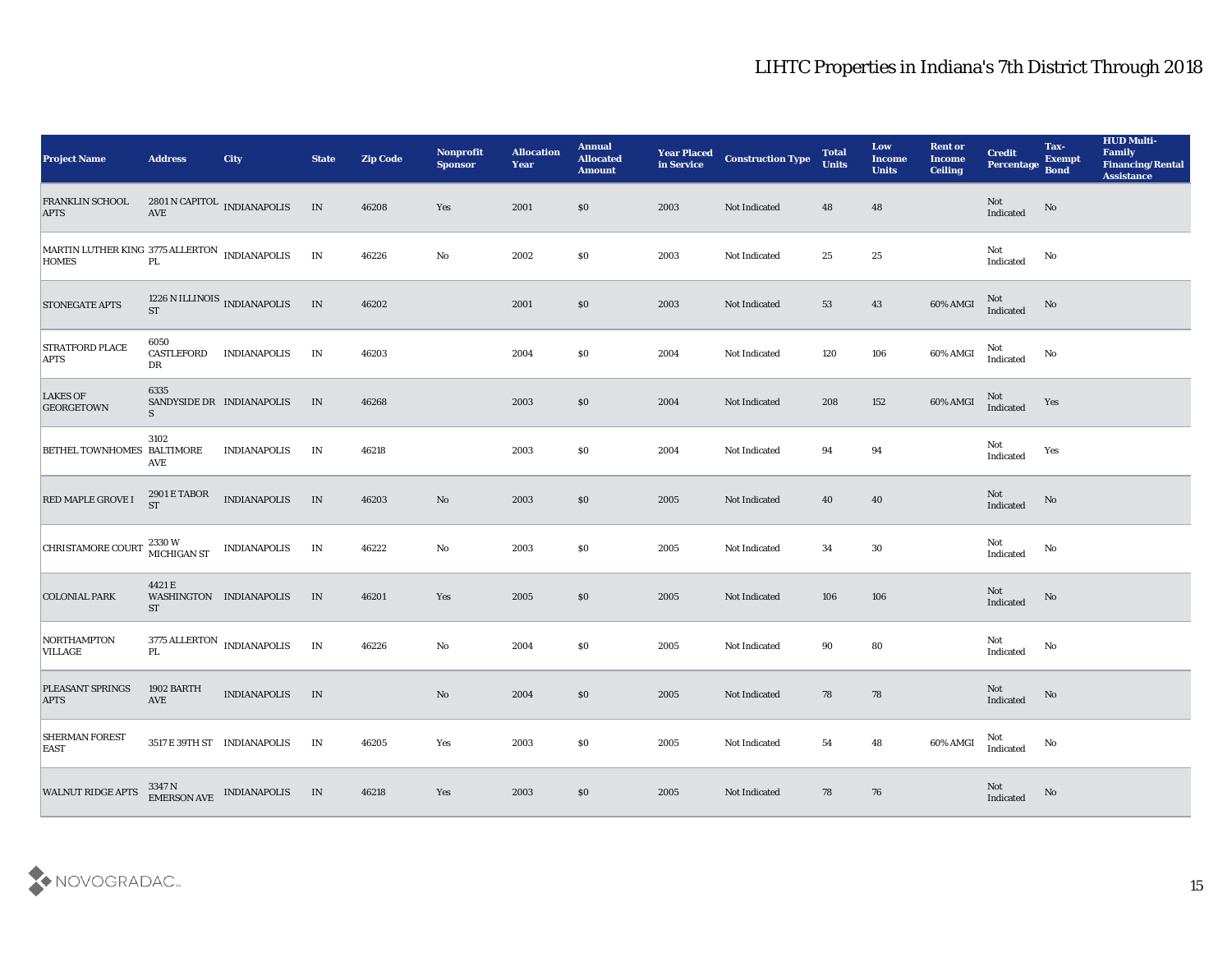| <b>Project Name</b>                                                | <b>Address</b>                   | <b>City</b>                                  | <b>State</b> | <b>Zip Code</b> | Nonprofit<br><b>Sponsor</b> | <b>Allocation</b><br><b>Year</b> | <b>Annual</b><br><b>Allocated</b><br><b>Amount</b> | <b>Year Placed</b><br>in Service | <b>Construction Type</b> | <b>Total</b><br><b>Units</b> | Low<br><b>Income</b><br><b>Units</b> | <b>Rent or</b><br><b>Income</b><br><b>Ceiling</b> | <b>Credit</b><br><b>Percentage</b>         | Tax-<br><b>Exempt</b><br><b>Bond</b> | <b>HUD Multi-</b><br>Family<br><b>Financing/Rental</b><br><b>Assistance</b> |
|--------------------------------------------------------------------|----------------------------------|----------------------------------------------|--------------|-----------------|-----------------------------|----------------------------------|----------------------------------------------------|----------------------------------|--------------------------|------------------------------|--------------------------------------|---------------------------------------------------|--------------------------------------------|--------------------------------------|-----------------------------------------------------------------------------|
| <b>CANTERBURY HOUSE 6505 TANNER</b><br><b>APTS - MANN ROAD</b>     | DR                               | <b>INDIANAPOLIS</b>                          | IN           | 46221           | No                          | 2003                             | $\$0$                                              | 2005                             | Not Indicated            | 156                          | 138                                  |                                                   | $70\,\%$ present $\,$ No $\,$<br>value     |                                      |                                                                             |
| CAMBRIDGE STATION 7801 W TENTH<br><b>APTS</b>                      | ${\cal S}{\cal T}$               | <b>INDIANAPOLIS</b>                          | IN           | 46214           |                             | 2006                             | \$0                                                | 2005                             | Not Indicated            | 200                          | 200                                  |                                                   | $\operatorname{\bf Not}$<br>Indicated      | Yes                                  |                                                                             |
| <b>CAMBRIDGE STATION</b><br><b>APTS PHASE II</b>                   | 523<br><b>TOMAHAWK</b><br>TRAIL  | <b>INDIANAPOLIS</b>                          | IN           | 46214           |                             | 2005                             | \$0                                                | 2005                             | Not Indicated            | 256                          | 243                                  |                                                   | Not<br>Indicated                           | Yes                                  |                                                                             |
| NEW PARKWOODS II-A                                                 |                                  | $3615\text{ SHERMAN}$ INDIANAPOLIS FOREST DR | IN           | 46205           |                             | 2004                             | \$0\$                                              | 2006                             | Not Indicated            | 60                           | 52                                   | 60% AMGI                                          | Not<br>Indicated                           | No                                   |                                                                             |
| <b>FOUR SEASONS AT</b><br><b>HAWTHORNE</b>                         | 2115 N<br>LN                     | HAWTHORNE INDIANAPOLIS                       | IN           | 46218           |                             | 2005                             | \$0\$                                              | 2006                             | Not Indicated            | 60                           | 53                                   |                                                   | Not<br>Indicated                           | No                                   |                                                                             |
| CANTERBURY HOUSE<br><b>APTS II</b><br>(INDIANAPOLIS)               | 7955                             | KINGSMEAD DR INDIANAPOLIS                    | IN           | 46226           |                             | 2006                             | \$0                                                | 2006                             | Not Indicated            | 46                           | 40                                   |                                                   | Not<br>Indicated                           | No                                   |                                                                             |
| <b>PINE GLEN APTS</b>                                              | 4259<br><b>BURKHART DR</b>       | <b>INDIANAPOLIS</b>                          | IN           | 46227           |                             | 2005                             | $\$0$                                              | 2006                             | Not Indicated            | 176                          | 167                                  |                                                   | Not<br>Indicated                           | Yes                                  |                                                                             |
| <b>BARTON COMPLEX</b>                                              | 210 E<br>MICHIGAN ST             | <b>INDIANAPOLIS</b>                          | IN           | 46204           |                             | 2004                             | \$0                                                | 2006                             | Not Indicated            | 38                           | $\bf{0}$                             |                                                   | <b>Not</b><br>Indicated                    | No                                   |                                                                             |
| WASHINGTON POINTE 625 BELHAVEN INDIANAPOLIS<br><b>APTS</b>         | DR                               |                                              | IN           | 46229           |                             | 2005                             | \$0\$                                              | 2006                             | Not Indicated            | 248                          | 198                                  |                                                   | Not<br>Indicated                           | Yes                                  |                                                                             |
| <b>BROKENBURR IIA</b>                                              | <b>2901 E TABOR</b><br><b>ST</b> | <b>INDIANAPOLIS</b>                          | IN           | 46203           |                             | 2007                             | \$0\$                                              | 2007                             | Not Indicated            | 60                           | 53                                   | 60% AMGI                                          | Not<br>Indicated                           | No                                   |                                                                             |
| LYNHURST PARK APTS LYNHURST DR INDIANAPOLIS                        | 3201 S                           |                                              | IN           | 46241           |                             | 2005                             | $\$0$                                              | 2007                             | Not Indicated            | 154                          | 129                                  | 60% AMGI                                          | Not<br>Indicated                           | No                                   |                                                                             |
| NEW PARKWOODS II-B 3615 SHERMAN INDIANAPOLIS LP $$\tt FOREST\,DR$$ |                                  |                                              | IN           | 46205           |                             | 2007                             | \$0                                                | 2007                             | Not Indicated            | 64                           | ${\bf 56}$                           |                                                   | Not<br>Indicated                           | $\rm\thinspace No$                   |                                                                             |
| NEW PARKWOODS III                                                  |                                  | $3615$ SHERMAN $\;$ INDIANAPOLIS FOREST DR   | IN           | 46205           |                             | 2006                             | $\$0$                                              | 2007                             | Not Indicated            | 76                           | $64\,$                               |                                                   | $\operatorname{\mathsf{Not}}$<br>Indicated | $\rm No$                             |                                                                             |

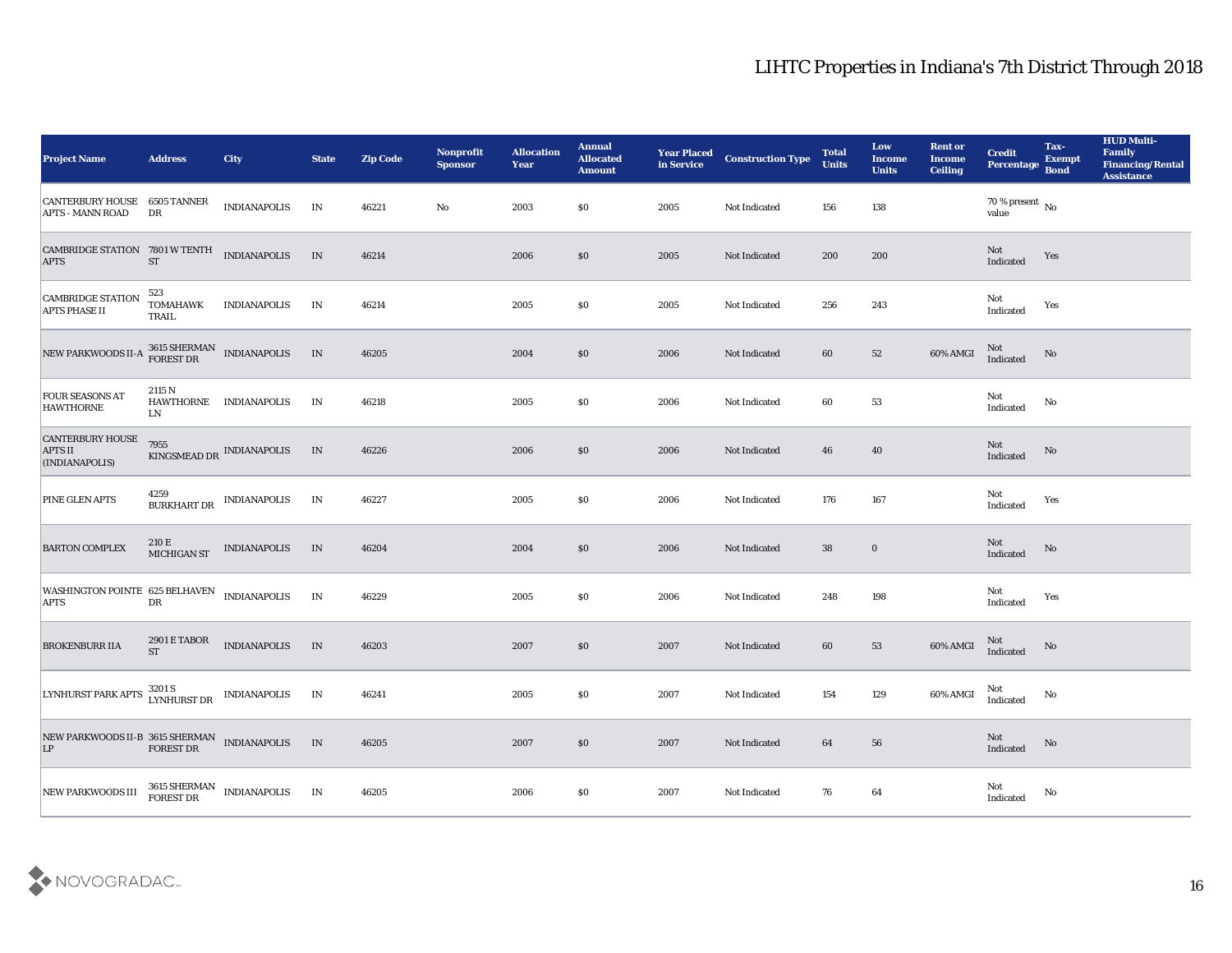| <b>Project Name</b>                            | <b>Address</b>                   | <b>City</b>                            | <b>State</b>             | <b>Zip Code</b> | Nonprofit<br><b>Sponsor</b> | <b>Allocation</b><br><b>Year</b> | <b>Annual</b><br><b>Allocated</b><br><b>Amount</b> | <b>Year Placed</b><br>in Service | <b>Construction Type</b>                                                          | <b>Total</b><br><b>Units</b> | Low<br><b>Income</b><br><b>Units</b> | <b>Rent or</b><br><b>Income</b><br><b>Ceiling</b> | <b>Credit</b><br>Percentage                 | Tax-<br><b>Exempt</b><br><b>Bond</b> | <b>HUD Multi-</b><br><b>Family</b><br><b>Financing/Rental</b><br><b>Assistance</b> |
|------------------------------------------------|----------------------------------|----------------------------------------|--------------------------|-----------------|-----------------------------|----------------------------------|----------------------------------------------------|----------------------------------|-----------------------------------------------------------------------------------|------------------------------|--------------------------------------|---------------------------------------------------|---------------------------------------------|--------------------------------------|------------------------------------------------------------------------------------|
| <b>RINK SAVOY</b>                              |                                  | $401$ N ILLINOIS $$\tt INDIANAPOLIS$$  | IN                       | 46204           |                             | 2005                             | \$0                                                | 2007                             | Not Indicated                                                                     | 60                           | 60                                   |                                                   | Not<br>Indicated                            | No                                   |                                                                                    |
| <b>BROOKSIDE APTS</b>                          |                                  | $1002$ N BEVILLE $\,$ INDIANAPOLIS AVE | $\ensuremath{\text{IN}}$ | 46201           | No                          | 2006                             | \$262,896                                          | 2008                             | Acquisition and Rehab 24                                                          |                              | 20                                   | 60% AMGI                                          | $70\,\% \,present \over 0$ No               |                                      |                                                                                    |
| <b>MUSEUM PARK</b>                             |                                  | 950 W 26TH ST INDIANAPOLIS             | IN                       | 46208           | No                          | 1999                             | \$432,286                                          | 2008                             | <b>New Construction</b>                                                           | 44                           | 44                                   | 50% AMGI                                          | $70\,\%$ present $\,$ No value              |                                      |                                                                                    |
| <b>CONSTITUTION</b><br><b>GARDENS</b>          | AVE                              | $3433$ CENTRAL $\quad$ INDIANAPOLIS    | IN                       | 46205           |                             | 2007                             | \$859,119                                          | 2008                             | <b>Acquisition and Rehab 72</b>                                                   |                              | 68                                   | 60% AMGI                                          | $70\,\%$ present $\,$ No value              |                                      |                                                                                    |
| <b>HOPESIDE SENIOR</b><br><b>COMMUNITY</b>     | 2005 E 25TH ST INDIANAPOLIS      |                                        | IN                       | 46218           | No                          | 2008                             | \$410,129                                          | 2008                             | <b>New Construction</b>                                                           | 35                           | 29                                   | 60% AMGI                                          | $70\,\%$ present $\,$ No value              |                                      |                                                                                    |
| RED MAPLE GROVE IIB $^{2901}_{\rm ST}$ E TABOR |                                  | <b>INDIANAPOLIS</b>                    | $\mathbf{IN}$            | 46203           | No                          | 2007                             | \$512,915                                          | 2008                             | <b>New Construction</b>                                                           | 65                           | 55                                   | 60% AMGI                                          | $70\,\%$ present $\,$ No value              |                                      |                                                                                    |
| <b>VALLEY FORGE APTS</b>                       | 4350 MADISON INDIANAPOLIS<br>AVE |                                        | $\;$ IN                  | 46227           | No                          | 2006                             | \$631,059                                          | 2008                             | Acquisition and Rehab 119                                                         |                              | 119                                  | 60% AMGI                                          | <b>Both 30%</b><br>and 70%<br>present value | No                                   |                                                                                    |
| <b>COBURN PLACE</b><br><b>SAFEHAVEN</b>        |                                  | 604 E 38TH ST INDIANAPOLIS             | IN                       | 46205           |                             | 2007                             | \$566,553                                          | 2009                             | <b>Acquisition and Rehab 35</b>                                                   |                              | 35                                   | 60% AMGI                                          | <b>Both 30%</b><br>and 70%<br>present value | No                                   |                                                                                    |
| STETSON SENIOR APTS 703 E 30TH ST INDIANAPOLIS |                                  |                                        | IN                       | 46205           |                             | 2008                             | \$645,792                                          | 2009                             | Both New Construction 47<br>and $\ensuremath{\mathrm{A}}/\ensuremath{\mathrm{R}}$ |                              | 47                                   | 60% AMGI                                          | $70$ % present $\,$ No value                |                                      |                                                                                    |
| THE GEORGETOWN                                 | 3621 BUNKER<br>HILL DR           | <b>INDIANAPOLIS</b>                    | IN                       | 46205           | No                          | 2007                             | \$779,608                                          | 2009                             | Acquisition and Rehab 76                                                          |                              | 76                                   | 60% AMGI                                          | <b>Both 30%</b><br>and 70%<br>present value | No                                   |                                                                                    |
| 707 E NORTH ST                                 | 707 E N ST                       | <b>INDIANAPOLIS</b>                    | IN                       | 46202           |                             | 2009                             | \$866,279                                          | 2010                             | Acquisition and Rehab 32                                                          |                              | 32                                   | <b>50% AMGI</b>                                   | Not<br>Indicated                            | No                                   |                                                                                    |
| <b>FOUR SEASONS AT</b><br><b>HAWTHORNE II</b>  | 2205 N<br>LN                     | HAWTHORNE INDIANAPOLIS                 | IN                       | 46218           |                             | 2008                             | \$925,286                                          | 2010                             | <b>New Construction</b>                                                           | 60                           | 60                                   | 60% AMGI                                          | Not<br>Indicated                            | No                                   |                                                                                    |
| <b>FRANKLIN COVE I</b>                         | DR                               | 8505 FAYWOOD INDIANAPOLIS              | IN                       | 46239           |                             | 2009                             | \$1,159,161                                        | 2010                             | <b>New Construction</b>                                                           | 85                           | 85                                   | 60% AMGI                                          | <b>Not</b><br>Indicated                     | No                                   |                                                                                    |

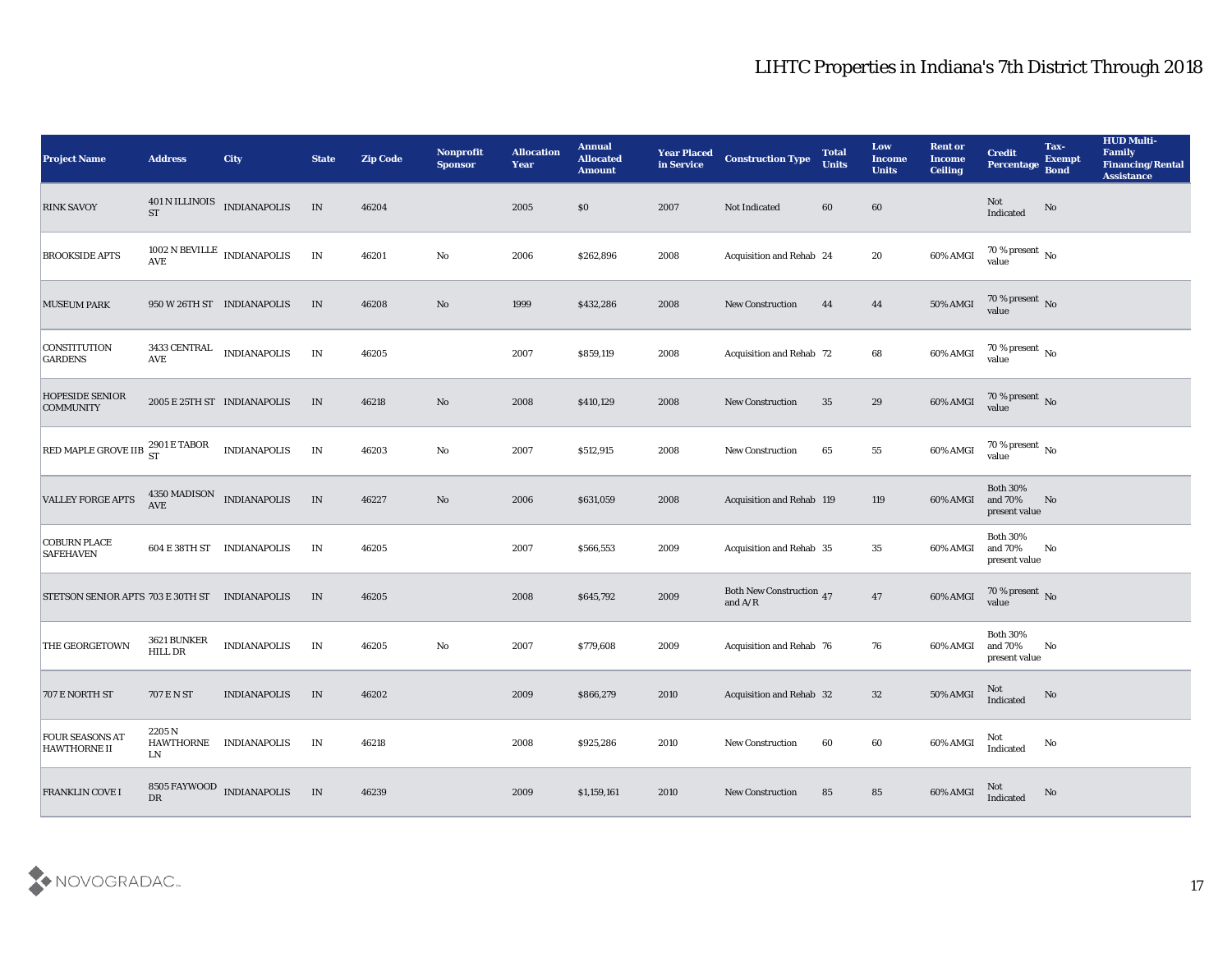| <b>Project Name</b>                                            | <b>Address</b>                    | City                        | <b>State</b> | <b>Zip Code</b> | Nonprofit<br><b>Sponsor</b> | <b>Allocation</b><br><b>Year</b> | <b>Annual</b><br><b>Allocated</b><br><b>Amount</b> | <b>Year Placed</b><br>in Service | <b>Construction Type</b>                                                                 | <b>Total</b><br><b>Units</b> | Low<br><b>Income</b><br><b>Units</b> | <b>Rent or</b><br><b>Income</b><br><b>Ceiling</b> | <b>Credit</b><br>Percentage                      | Tax-<br><b>Exempt</b><br><b>Bond</b> | <b>HUD Multi-</b><br>Family<br><b>Financing/Rental</b><br><b>Assistance</b> |
|----------------------------------------------------------------|-----------------------------------|-----------------------------|--------------|-----------------|-----------------------------|----------------------------------|----------------------------------------------------|----------------------------------|------------------------------------------------------------------------------------------|------------------------------|--------------------------------------|---------------------------------------------------|--------------------------------------------------|--------------------------------------|-----------------------------------------------------------------------------|
| <b>HERITAGE PLACE AT</b><br><b>PARKVIEW</b>                    |                                   | 9201 E 46TH ST INDIANAPOLIS | IN           | 46235           | No                          | 2008                             | \$720,014                                          | 2010                             | <b>New Construction</b>                                                                  | 71                           | 75                                   | 60% AMGI                                          | Not<br>Indicated                                 | No                                   |                                                                             |
| <b>JEFFERSON APTS</b>                                          | 2201 E TENTH<br><b>ST</b>         | <b>INDIANAPOLIS</b>         | IN           | 46201           |                             | 2008                             | \$413,032                                          | 2010                             | <b>Both New Construction</b> 17<br>and $\ensuremath{\mathrm{A}}/\ensuremath{\mathrm{R}}$ |                              | $17\,$                               | $60\%$ AMGI                                       | Not<br>Indicated                                 | No                                   |                                                                             |
| THIRTY-FOUR NORTH                                              | 3420 N<br><b>MERIDIAN ST</b>      | <b>INDIANAPOLIS</b>         | IN           | 46208           |                             | 2008                             | \$806,546                                          | 2010                             | Both New Construction 67<br>and $A/R$                                                    |                              | 67                                   | $50\%$ AMGI                                       | Not<br>Indicated                                 | No                                   |                                                                             |
| <b>HOPESIDE SENIOR</b><br><b>COMMUNITY II</b>                  |                                   | 1915 E 25TH ST INDIANAPOLIS | IN           | 46218           |                             | 2009                             | \$564,072                                          | 2011                             | <b>New Construction</b>                                                                  | 35                           | 35                                   | 50% AMGI                                          | Not<br>Indicated                                 | No                                   |                                                                             |
| <b>LAURELWOOD &amp;</b><br><b>ROWNEY</b>                       | 3340<br>TEAKWOOD DR               | <b>INDIANAPOLIS</b>         | IN           | 46227           |                             | 2009                             | \$1,309,254                                        | 2011                             | Acquisition and Rehab 231                                                                |                              | 231                                  | <b>50% AMGI</b>                                   | <b>Both 30%</b><br>and 70%<br>present value      | No                                   |                                                                             |
| <b>MAPLETON</b><br><b>PROPERTIES</b>                           | 3028 RUCKLE<br>${\cal S}{\cal T}$ | <b>INDIANAPOLIS</b>         | $\;$ IN      | 46205           |                             | 2009                             | \$99,970                                           | 2011                             | Acquisition and Rehab 50                                                                 |                              | 50                                   | <b>50% AMGI</b>                                   | <b>Both 30%</b><br>and 70%<br>present value      | No                                   |                                                                             |
| <b>STAUGHTON SENIOR</b><br><b>COMMUNITY</b>                    | 5915<br><b>STAUGHTON</b><br>DR    | <b>INDIANAPOLIS</b>         | IN           | 46226           |                             | 2010                             | \$353,128                                          | 2011                             | Acquisition and Rehab 30                                                                 |                              | 30                                   | 60% AMGI                                          | Not<br>Indicated                                 | No                                   |                                                                             |
| <b>TWIN HILLS &amp;</b><br><b>BLACKBURN</b>                    | 3091<br><b>BALTIMORE</b><br>AVE   | <b>INDIANAPOLIS</b>         | IN           | 46218           |                             | 2009                             | \$1,690,746                                        | 2011                             | Acquisition and Rehab 307                                                                |                              | 307                                  | 60% AMGI                                          | <b>Both 30%</b><br>and 70%<br>present value      | No                                   |                                                                             |
| <b>WEXFORD ON THE</b><br>PARK                                  |                                   | 38 MILEY AVE INDIANAPOLIS   | IN           | 46222           |                             | 2010                             | \$582,200                                          | 2011                             | Both New Construction 40<br>and $A/R$                                                    |                              | 40                                   | 60% AMGI                                          | Not<br>Indicated                                 | No                                   |                                                                             |
| 1010 CENTRAL APTS                                              | 1010 CENTRAL<br><b>AVE</b>        | <b>INDIANAPOLIS</b>         | IN           | 46202           |                             | 2011                             | \$749,244                                          | 2012                             | Acquisition and Rehab 68                                                                 |                              | 68                                   | 60% AMGI                                          | <b>Both 30%</b><br>and 70%<br>present value      | No                                   | Yes                                                                         |
| <b>BURTON APTS II</b>                                          | 821 N<br>ST                       | PENNSYLVANIA INDIANAPOLIS   | IN           | 46204           | No                          | 2011                             | \$214,073                                          | 2012                             | <b>Acquisition and Rehab</b>                                                             | 23                           |                                      | 23 60% AMGI                                       | <b>Both 30%</b><br>and 70%<br>$\,$ present value | No                                   | Yes                                                                         |
| ENCLAVE AT MERIDIAN 3777 N<br>MERIDIAN ST                      |                                   | <b>INDIANAPOLIS</b>         | IN           | 46208           | $\rm\thinspace No$          | 2010                             | \$800,000                                          | 2012                             | Acquisition and Rehab 75                                                                 |                              | 75                                   | 60% AMGI                                          | Not<br>Indicated                                 | $\rm No$                             | Yes                                                                         |
| LAFAYETTE LANDING A $^{2333}_{\rm LAFAYETTE\ RD}$ INDIANAPOLIS |                                   |                             | IN           | 46222           | $\mathbf {No}$              | 2011                             | \$800,000                                          | 2012                             | New Construction                                                                         | 72                           | 72                                   | 60% AMGI                                          | Not<br>Indicated                                 | $\mathbf {No}$                       | Yes                                                                         |

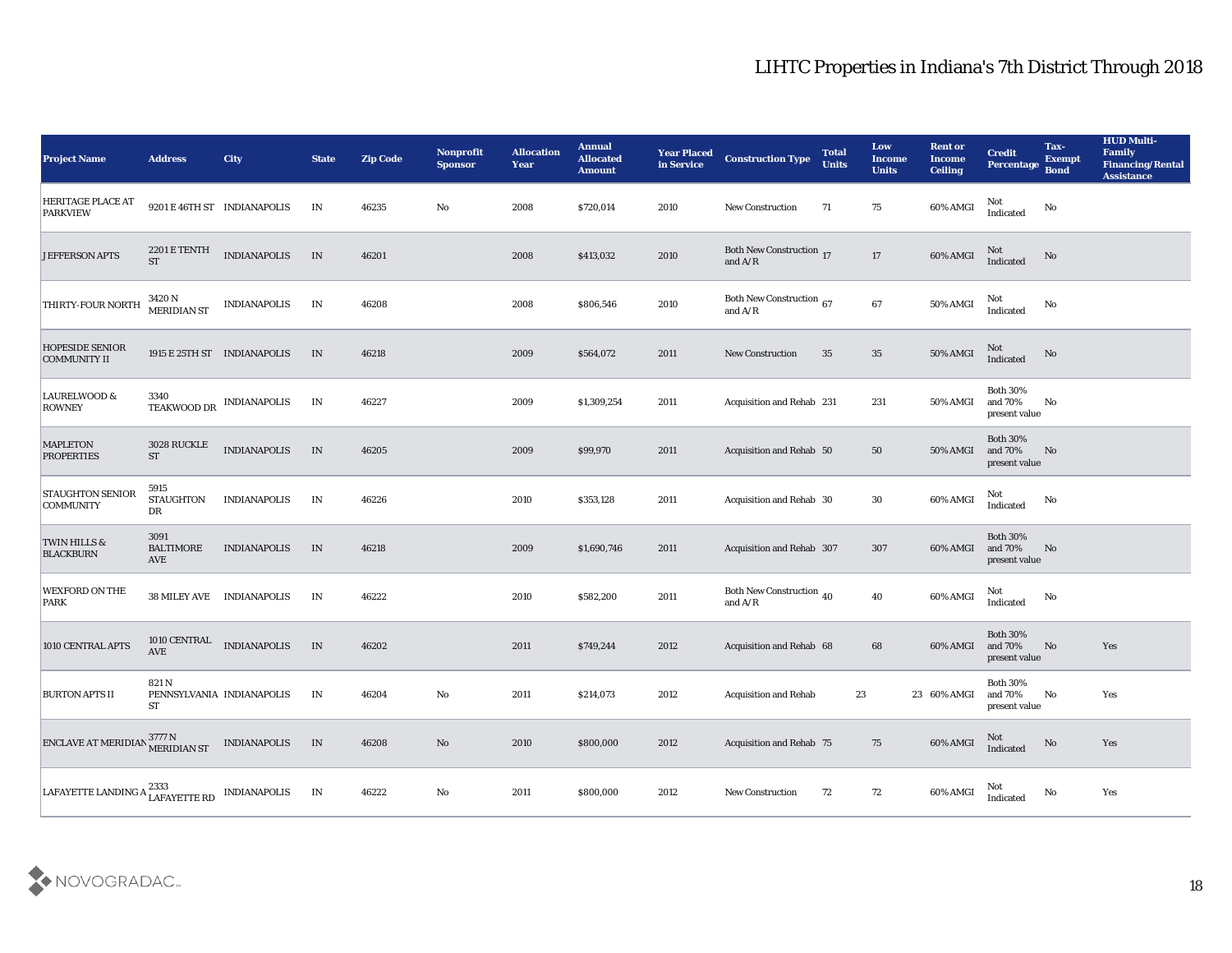| <b>Project Name</b>                                                  | <b>Address</b>                                  | <b>City</b>                 | <b>State</b> | <b>Zip Code</b> | Nonprofit<br><b>Sponsor</b> | <b>Allocation</b><br>Year | <b>Annual</b><br><b>Allocated</b><br><b>Amount</b> | <b>Year Placed</b><br>in Service | <b>Construction Type</b>                     | <b>Total</b><br><b>Units</b> | Low<br><b>Income</b><br><b>Units</b> | <b>Rent or</b><br><b>Income</b><br><b>Ceiling</b> | <b>Credit</b><br><b>Percentage</b>          | Tax-<br><b>Exempt</b><br><b>Bond</b> | <b>HUD Multi-</b><br>Family<br><b>Financing/Rental</b><br><b>Assistance</b> |
|----------------------------------------------------------------------|-------------------------------------------------|-----------------------------|--------------|-----------------|-----------------------------|---------------------------|----------------------------------------------------|----------------------------------|----------------------------------------------|------------------------------|--------------------------------------|---------------------------------------------------|---------------------------------------------|--------------------------------------|-----------------------------------------------------------------------------|
| THE STEEPLES ON WAS WASHINGTON INDIANAPOLIS                          | 3000W<br><b>ST</b>                              |                             | IN           | 46222           | No                          | 2011                      | \$2,000,000                                        | 2012                             | <b>New Construction</b>                      | 144                          | 144                                  | 60% AMGI                                          | <b>Not</b><br>Indicated                     | No                                   | Yes                                                                         |
| <b>BROWNSTONE APTS</b>                                               | 3360 N<br><b>MERIDIAN ST</b>                    | <b>INDIANAPOLIS</b>         | IN           | 46208           |                             | 2011                      | \$642,624                                          | 2013                             | Acquisition and Rehab 95                     |                              | 95                                   |                                                   | <b>Both 30%</b><br>and 70%<br>present value | No                                   | Yes                                                                         |
| <b>FIRST DEVINGTON</b>                                               | 5940<br><b>STAUGHTON</b><br>DR                  | <b>INDIANAPOLIS</b>         | IN           | 46226           | No                          | 2012                      | \$813,571                                          | 2013                             | <b>New Construction</b>                      | 48                           | 48                                   |                                                   | Not<br>Indicated                            | No                                   | Yes                                                                         |
| POINT ON FALL CREEK 2855 E 45TH ST INDIANAPOLIS                      |                                                 |                             | IN           | 46205           |                             | 2012                      | \$277,690                                          | 2013                             | <b>New Construction</b>                      | 59                           | 59                                   |                                                   | $30\,\%$ present $\,$ No $\,$<br>value      |                                      | Yes                                                                         |
| <b>ENGLEWOOD LOFTS</b>                                               | 1249 N<br><b>ALABAMA ST</b>                     | <b>INDIANAPOLIS</b>         | IN           | 46202           | No                          | 2012                      | \$548,906                                          | 2014                             | Acquisition and Rehab 24                     |                              | 24                                   |                                                   | <b>Both 30%</b><br>and 70%<br>present value | No                                   | Yes                                                                         |
| <b>FRANKLIN COVE II</b>                                              | 3615 S<br><b>FRANKLIN RD</b>                    | <b>INDIANAPOLIS</b>         | IN           | 46239           |                             | 2013                      | \$182,240                                          | 2014                             | <b>Not Indicated</b>                         | 64                           | 64                                   |                                                   | 30 % present $\rm\,Yes$<br>value            |                                      | Yes                                                                         |
| <b>PENN PLACE</b><br><b>APARTMENTS</b>                               | 1415 N<br><b>ST</b>                             | PENNSYLVANIA INDIANAPOLIS   | IN           | 46202           | No                          | 2013                      | \$928,209                                          | 2015                             | <b>Both New Construction 38</b><br>and $A/R$ |                              | ${\bf 38}$                           |                                                   | Not<br>Indicated                            | No                                   | Yes                                                                         |
| <b>PENN STREET TOWER</b>                                             | 115 N<br>PENNSYLVANIA INDIANAPOLIS<br><b>ST</b> |                             | IN           | 46204           |                             | 2013                      | \$14,340,000                                       | 2015                             | <b>Acquisition and Rehab 43</b>              |                              | 43                                   |                                                   | <b>Both 30%</b><br>and 70%<br>present value | No                                   | Yes                                                                         |
| PENN STREET TOWER                                                    | 115 N<br>PENNSYLVANIA INDIANAPOLIS<br><b>ST</b> |                             | IN           | 46204           |                             | 2013                      | \$287,321                                          | 2015                             | Acquisition and Rehab 22                     |                              | 22                                   | 50% AMGI                                          | <b>Both 30%</b><br>and 70%<br>present value | No                                   | Yes                                                                         |
| <b>RITTER AFFORDABLE</b><br><b>ASSISTED LIVING -</b><br>OASIS @ 30TH |                                                 | 5651 E 30TH ST INDIANAPOLIS | IN           | 46218           |                             | 2014                      | \$774,619                                          | 2015                             | <b>New Construction</b>                      | 124                          | 124                                  |                                                   | 30 % present $\gamma_{\rm e s}$<br>value    |                                      | Yes                                                                         |
| THE MERIDIAN<br><b>APARTMENTS</b>                                    | 1 E 36TH<br><b>STREET</b>                       | <b>INDIANAPOLIS</b>         | IN           | 46205           | No                          | 2014                      | \$130,639                                          | 2015                             | Acquisition and Rehab 49                     |                              | 49                                   | 60% AMGI                                          | <b>Both 30%</b><br>and 70%<br>present value | No                                   | Yes                                                                         |
| THE RETREAT ON<br><b>WASHINGTON</b>                                  | 3100 OHIO<br>${\small\texttt{STREF}}$           | <b>INDIANAPOLIS</b>         | IN           | 46222           | $\mathbf {No}$              | 2013                      | \$1,249,525                                        | 2015                             | <b>New Construction</b>                      | 62                           | 62                                   | 60% AMGI                                          | Not<br>Indicated                            | No                                   | Yes                                                                         |
| BEECH GROVE SENIOR                                                   | 240 BUCKLEY<br>DRIVE                            | BEECH GROVE                 | IN           | 46107           | $\mathbf {No}$              | 2014                      | \$823,908                                          | 2016                             | <b>New Construction</b>                      | 60                           | $60\,$                               |                                                   | Not<br>Indicated                            | $\mathbf {No}$                       | Yes                                                                         |